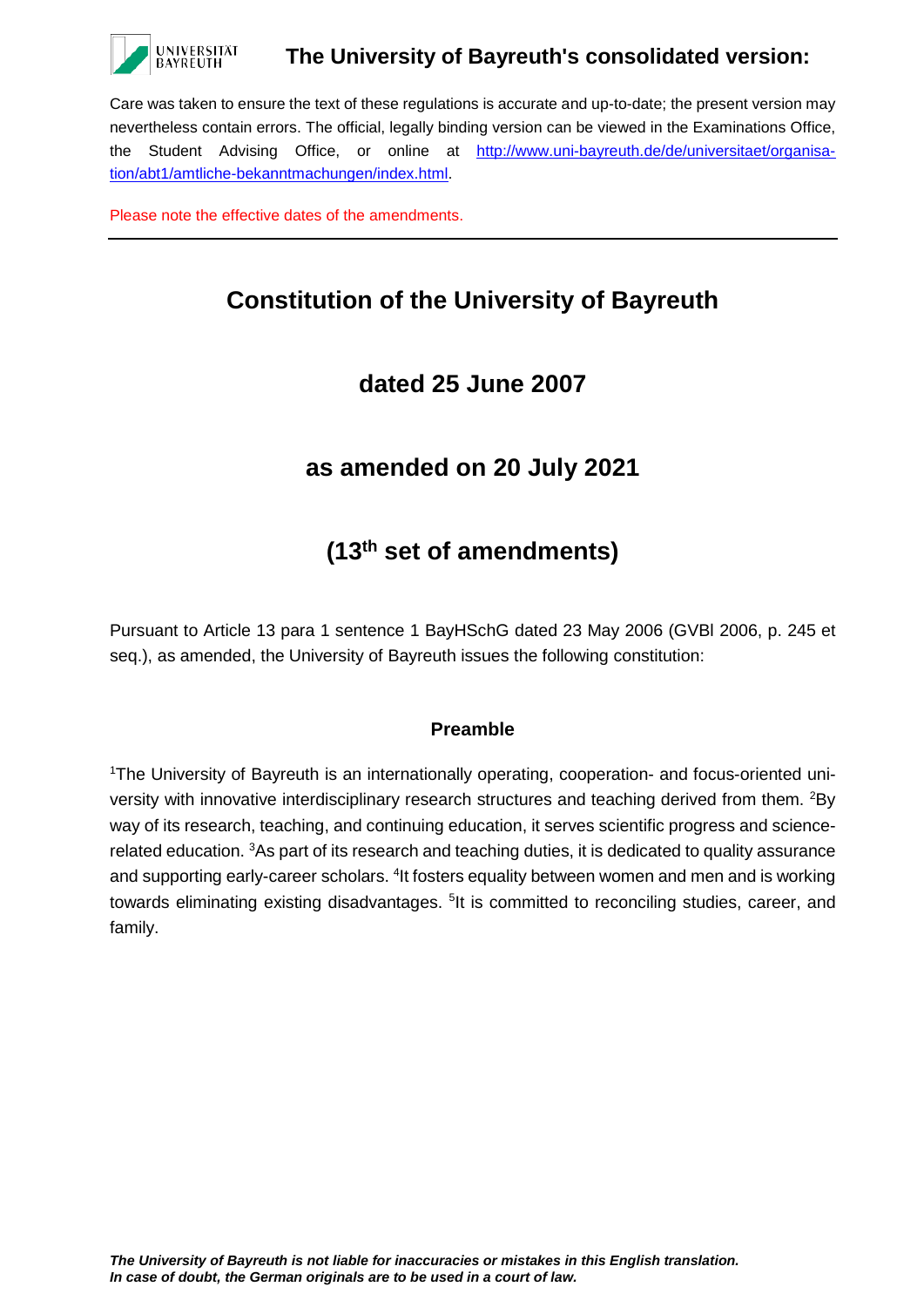## **Contents**

§ 1 Legal status and structure of the university

#### *Section I: The central bodies of the university*

- § 2 University Governing Board
- § 3 President
- § 4 Vice Presidents
- § 5 Senate
- § 6 University Council
- § 7 Responsibilities of the central bodies
- § 8 Honours

#### *Section II: The faculties*

- § 9 Faculties
- § 10 Deans
- § 11 Vice deans
- § 12 Deans of studies
- § 13 Faculty councils

## *Section III: Other university bodies and institutes*

- § 14 Bodies for quality assurance in learning and teaching
- § 15 Research institutes
- § 16 German Research Ombudsperson
- § 17 Presidential Advisory Committee for Research & Junior Researchers
- § 18 Presidential Advisory Committee for Teaching & Learning
- § 19 Presidential Advisory Committee for Teacher Education
- § 20 Presidential Advisory Committee for International Affairs
- § 21 Presidential Advisory Committee for Student Fees
- § 22 Presidential Advisory Committee for Information & Communication Technology
- § 23 Presidential Advisory Committee for Equal Opportunities & Diversity
- § 23a Presidential Advisory Committee for Sustainability
- § 24 Presidential Advisory Committee for Academic Staff Development (Bayreuth Track Committee)
- § 25 Centre for Teacher Education
- § 26 Research Associates' Council
- § 27 Student representatives
- § 28 Women's representatives
- § 29 Officer for Family-Friendly University
- § 30 Representative for Students with Disabilities
- § 31 Board of Trustees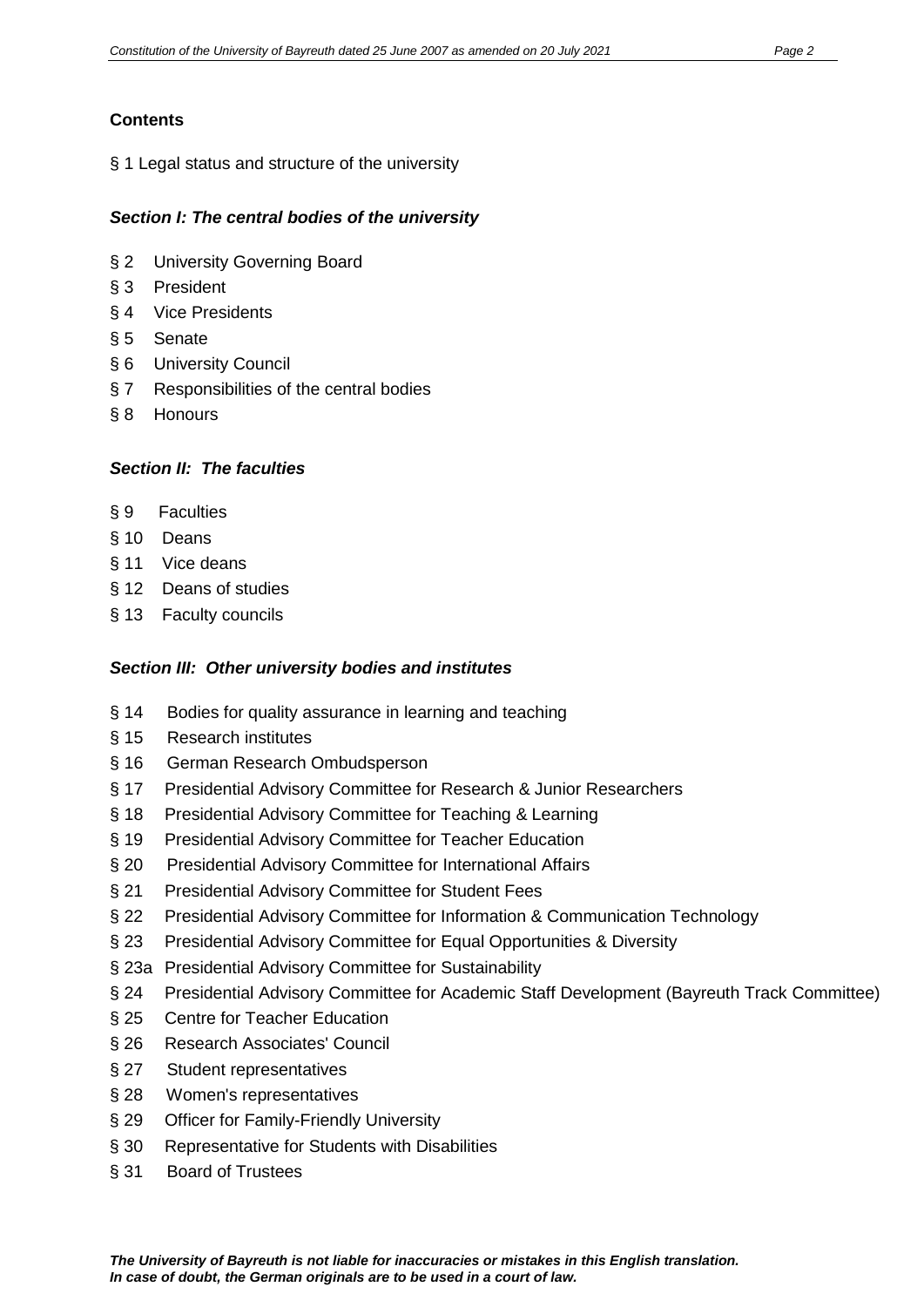#### *Section IV: Election procedure*

- § 32 Scope
- § 33 Voting
- § 34 Election results
- § 35 Acceptance of the election results

#### *Section V: Course of business*

- § 36 Scope
- § 37 Rules of procedure
- § 38 Membership in the committees
- § 39 Instructions for committee members
- § 40 Meetings and invitations to meetings
- § 41 Quorum
- § 42 Decision-making
- § 43 Consulting guests and members of the public

#### *Section VI: Concluding provisions*

- § 44 Entry into effect and termination
- § 44 a Transitional provisions for the establishment of the Faculty of Life Sciences: Food, Nutrition & Health
- § 44 b Founding Dean
- § 44 c Founding committee
- § 44 d Women's Representative
- § 44 e Founding student council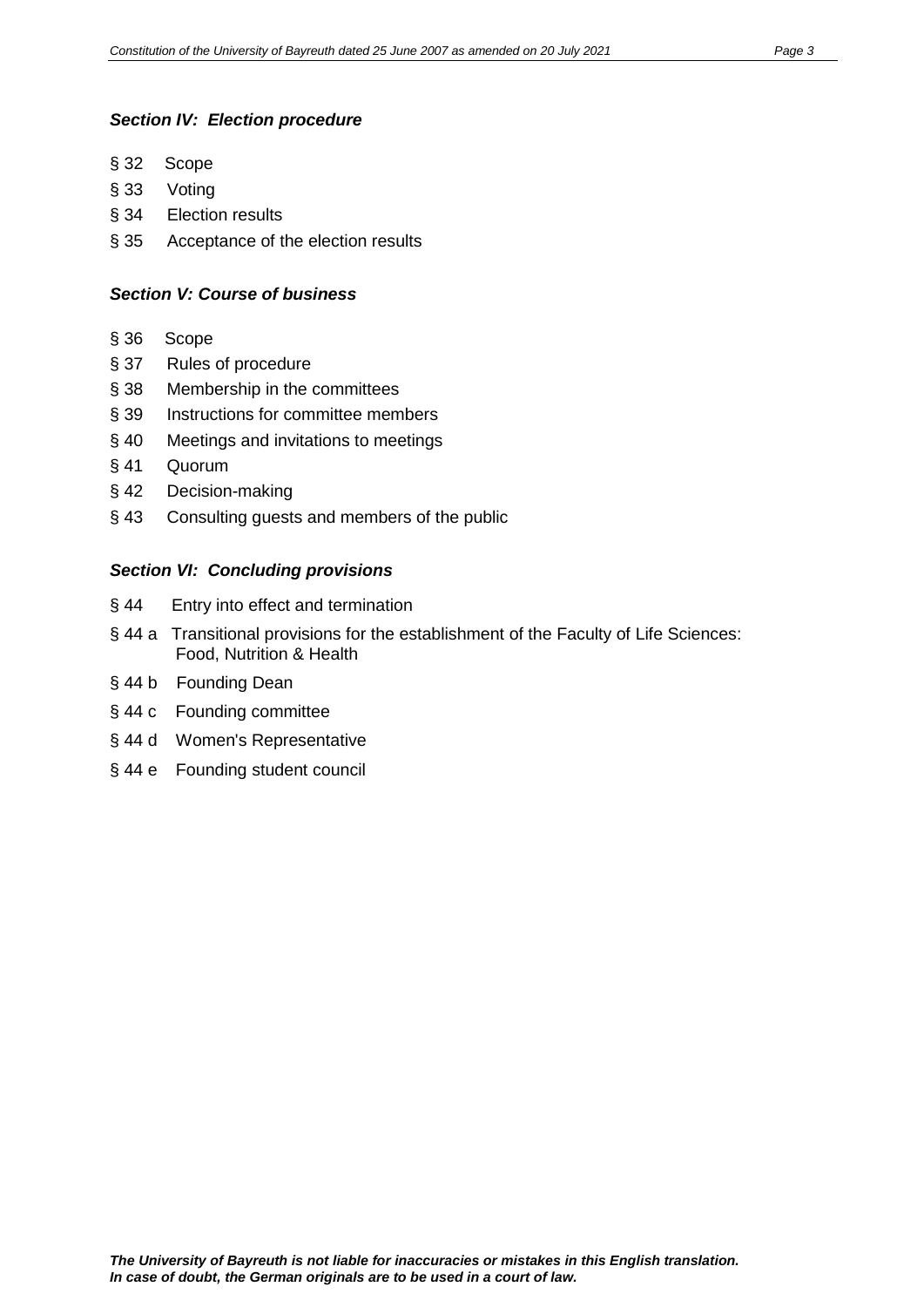#### **§ 1 Legal status and structure of the university**

- $(1)$ The University of Bayreuth is a public corporation with the right of self-governance; membership is governed by Article 17 BayHSchG. <sup>2</sup>It is also a state institution.
- (2) The central bodies of the University are the University Governing Board, the Senate, and the University Council.
- (3) The University is divided into seven faculties.
- $(4)$ <sup>1</sup>In the context of cooperation with other higher education institutions, members of another higher education institution or of another state or state-funded research institution may be admitted to the University of Bayreuth as secondary members. <sup>2</sup>The prerequisite for admission as a secondary member is the close cooperation of the applicant with the University of Bayreuth and, in particular, the joint performance of tasks in research, teaching, studies, and continuing education. <sup>3</sup>The University Governing Board of the University of Bayreuth shall decide on applications for secondary membership in consultation with the faculty or research institute concerned. <sup>4</sup>If the application for secondary membership is approved by the University Governing Board, the applicant will be assigned as a member of the University of Bayreuth. <sup>5</sup>Persons who have been accepted as secondary members at the University of Bayreuth are neither eligible to vote nor to be elected there.
- $(5)$ Professors of the University of Bayreuth may be granted secondary membership in a faculty (Art. 27 para 3 BayHSchG) other than the faculty to which they belong. <sup>2</sup>The University Governing Board shall decide on the granting of secondary membership upon request of the professor after approval by the faculties involved. <sup>3</sup>Secondary membership may be linked to a professorship at the time of advertisement in accordance with Art. 18 para 3 BayHSchPG; this shall require the prior consent of the faculties concerned. <sup>4</sup>Professors who have been accepted as secondary members at another faculty are neither entitled to vote nor to be elected at that faculty.
- $(6)$ Doctoral researchers at the University of Bayreuth are members of the University of Bayreuth pursuant to Article 17 para 1 sentence 6 BayHSchG, even if they are not enrolled as students and are not employed by the university. <sup>2</sup>They are not be assigned to any member group pursuant to Art. 17 para 2 sentence 1 BayHSchG and they are neither entitled to vote nor eligible for election pursuant to BayHSchWO.
- $(7)$ Graduate early-career scholars who receive a scholarship for the purpose of further academic qualification and who, with the consent of the University Governing Board, work in a faculty or in a central academic institute with the consent of the respective dean or the respective management of the institute for more than one semester may be granted the rights and duties of members of the University for no longer than the term of the scholarship award. <sup>2</sup>They are not be assigned to any member group pursuant to Art. 17 para 2 sentence 1 BayHSchG and they are neither entitled to vote nor are they eligible for election pursuant to BayHSchWO.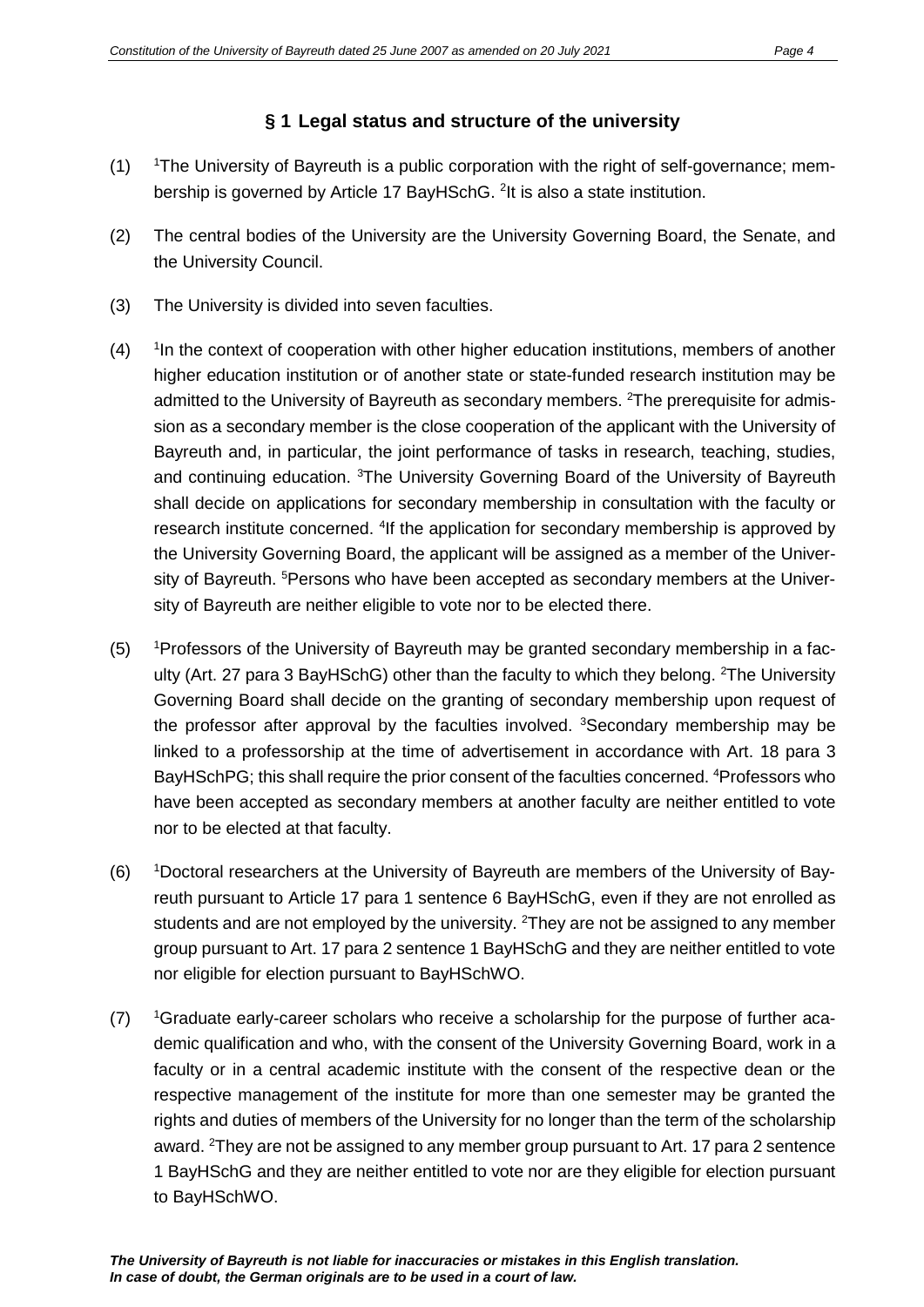#### **Section I: The central bodies of the university**

#### **§ 2 University Governing Board**

- $(1)$ The University Governing Board comprises the President, four Vice Presidents, and the Provost. <sup>2</sup>The Women's Representative is a member with an advisory vote.
- $(2)$ The University Governing Board is responsible for attending to all matters for which no other role is specified in the BayHSchG or in the present statutes. 2 It conducts the day-today business of the university. <sup>3</sup>The University Governing Board is responsible in particular for the following matters:
	- 1. Establishing the principles of university policy objectives and institutional development,
	- 2. Concluding target agreements in accordance with Article 15 BayHSchG,
	- 3. Establishing principles for evaluation and quality assurance,
	- 4. Drawing up estimates for the state budget or drawing up the business plan,
	- 5. Implementing the budget or the business plan,
	- 6. Distributing positions and resources allocated to the University, including rooms, in accordance with the principles of Article 5 para 2 sentences 1 and 2 BayHSchG,
	- 7. Proposing a constitution and amendments to it,
	- 8. Making decisions on the establishment, modification, or abolition of academic and artistic institutes and operational units, as well as on the organization of the University's administration,
	- 9. Appointing and dismissing managers of academic and artistic institutes and operational units,
	- 10. Concluding agreements on cooperation with other universities,
	- 11. Adopting resolutions on the university's proposals for the appointment of professors, subject to a deviating regulation in an ordinance pursuant to Article 18 para 10 BayHSchPG,
	- 12. Other tasks assigned to it by law or pursuant to a law.
- (3) By way of derogation from Article 24 BayHSchG, an Extended University Governing Board will not be formed.
- (4) The University Governing Board has the right to form boards and committees.
- (5) Participation of the representatives of research associates, other staff, and students in matters concerning them is governed by Article 20 para 1 sentence 3 (first clause) BayHSchG.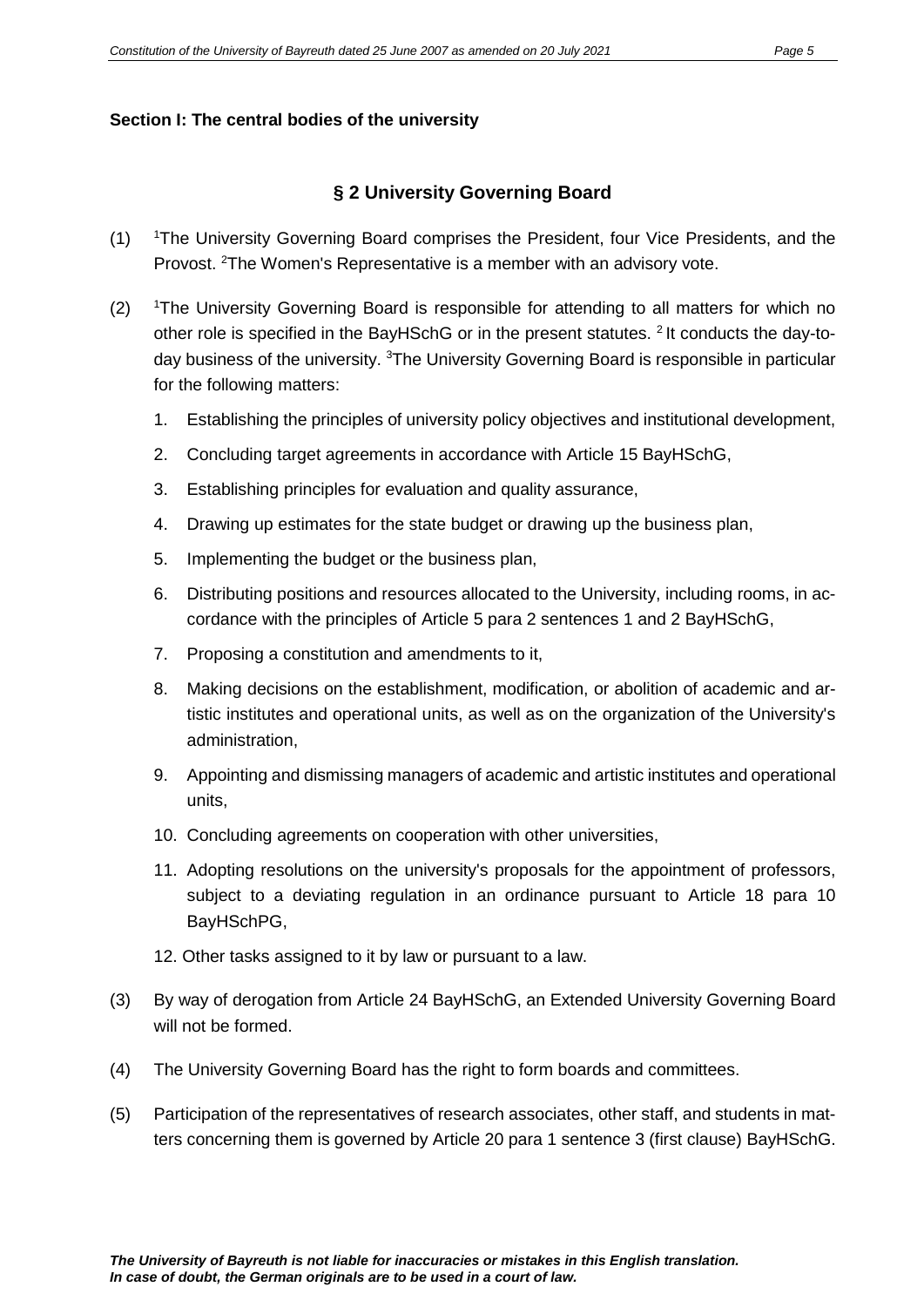#### **§ 3 President**

- (1) The President's term of office is six years; re-election is permitted beyond twelve years.
- $(2)$ By way of derogation from Article 21 para 1 sentence 1 and Article 26 para 5 sentence 1 number 2 BayHSchG, the President is elected by the Senate and the University Council in joint session in the election process regulated in more detail in para  $7<sup>2</sup>$ . The University Council and the Senate cooperate in a spirit of trust in the election of the President and in preparation for the election.
- $(3)$ <sup>1</sup>The Senate, in consultation with the University Council, decides on an announcement for nominations no later than one year before the incumbent President's term of office expires; it shall determine the end of the application period, the latest date on which the list of nominees is to be drawn up, and the time and place of the new election of the President. <sup>2</sup>The application period should not be shorter than four weeks; applications must be submitted in writing. <sup>3</sup>The chairperson of the University Council and the deputy chairperson of the Senate jointly inform the members of the University Council and Senate of the applications received.
- $(4)$ The chairperson of the University Council and the deputy chairperson of the Senate jointly draw up a list of proposed candidates on the basis of proposals submitted by the deans and other voting members of the Senate and by members of the University Council; candidates are to be included in the list of proposed candidates if either the Senate or the University Council so decides. <sup>2</sup>The proposals shall be made on the basis of the applications received; persons may also be proposed who have not applied but have given their written consent. <sup>3</sup>If necessary, applicants will be given the opportunity to present themselves to the members of the University Council and the Senate in a joint meeting.
- $(5)$ <sup>1</sup>The members of the Senate and the University Council are to be invited in writing no later than four weeks before the election. <sup>2</sup>The list of nominations and information on the number of applications is to be enclosed with the invitation.  ${}^{3}$ At the same time, the members of the Senate and the University Council are invited to an information session open to all members of the university, which as a rule takes place one week before the election. <sup>4</sup>The invitation is sent by the Provost.<sup>5</sup> This person is also responsible for chairing the meeting at the information event and at the election itself. <sup>6</sup>At the information event, the members of the Senate and the University Council are given the opportunity to learn about the lives and careers of the candidates. <sup>7</sup>The candidates will have the opportunity to present their strategy for the further development of the university. <sup>8</sup>The members of the Senate and the University Council may ask the candidate questions relating to the office of President. <sup>9</sup>A joint discussion between the Senate and the University Council will take place following the information session.
- (6) The election of the President is conducted by the Provost as election officer.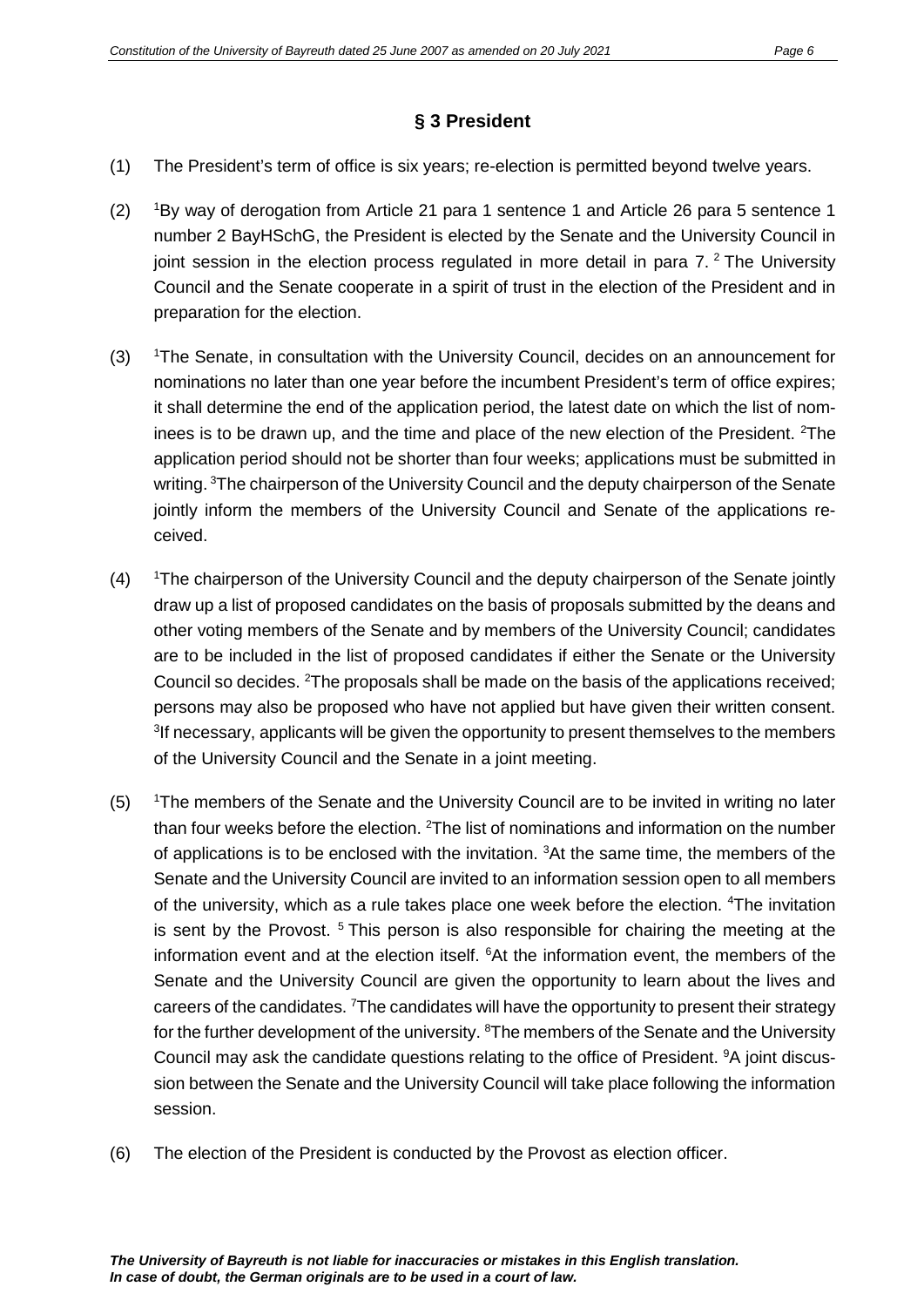- $(7)$ <sup>1</sup>The following procedure shall apply to the election: the Senate and the University Council shall vote in joint session but using separate ballots.  $^{2}$ The person elected shall be the person who receives a majority of votes from the voting members of both the Senate and the University Council. 3 If none of the candidates receive a majority of the members of the Senate and the University Council in two rounds of voting, the President shall be elected by the University Council in a third round of voting by a majority of the members. <sup>4</sup>A run-off in the second round shall be excluded by way of derogation from § 34 para 2 sentences 2 and 3.
- (8) If an election does not take place, a new election shall be initiated without delay with a new advertisement; the same shall apply if the President ceases to hold office.
- $(9)$ If there are important reasons for doing so, the President may be dismissed by the Senate and the University Council in joint session. <sup>2</sup>The request may be made only by a majority of the members of the Senate or by a majority of the members of the University Council, stating the reason. <sup>3</sup>A period of at least one week must elapse between receipt of the request and the joint meeting of the Senate and the University Council. <sup>4</sup>The invitation shall be sent by the Provost, who shall also be responsible for chairing the meeting. <sup>5</sup>The request shall be put to the vote after discussion. <sup>6</sup>By way of derogation from Art. 21 para 3 and Art. 26 para 5 sentence 1 number 2 BayHSchG, the procedure set out in para 7 shall apply *mutatis mutandis* to dismissal; in each case a majority of two thirds of the members of the Senate and the University Council is required.

## **§ 4 Vice Presidents**

- (1) The University has a Vice President for Research & Junior Scholars; a Vice President for Teaching & Learning; a Vice President for Internationalization, Gender Equality & Diversity; and a Vice President for Digitization, Innovation & Sustainability.
- $(2)$ The term of office of the Vice Presidents is three years, including the semester in which the appointment takes effect. <sup>2</sup>Re-election is admissible.
- $(3)$ By way of derogation from Art. 22 para 1 and Art. 26 para 5 sentence 1 number 3 BayHSchG, the Vice Presidents are elected by the Senate and the University Council in joint session; § 3 para 7 shall apply *mutatis mutandis* to the election procedure. <sup>2</sup>The President shall have the right of nomination; in addition to the professors belonging to the university, he or she may nominate a member from among the other full-time academic staff for election.
- $(4)$ The election should take place during the lecture period of the last semester falling within the term of office of the incumbent Vice President. <sup>2</sup>If a Vice President leaves office prematurely, a new election for a full term of office is to be held no later than during the lecture period of the next semester.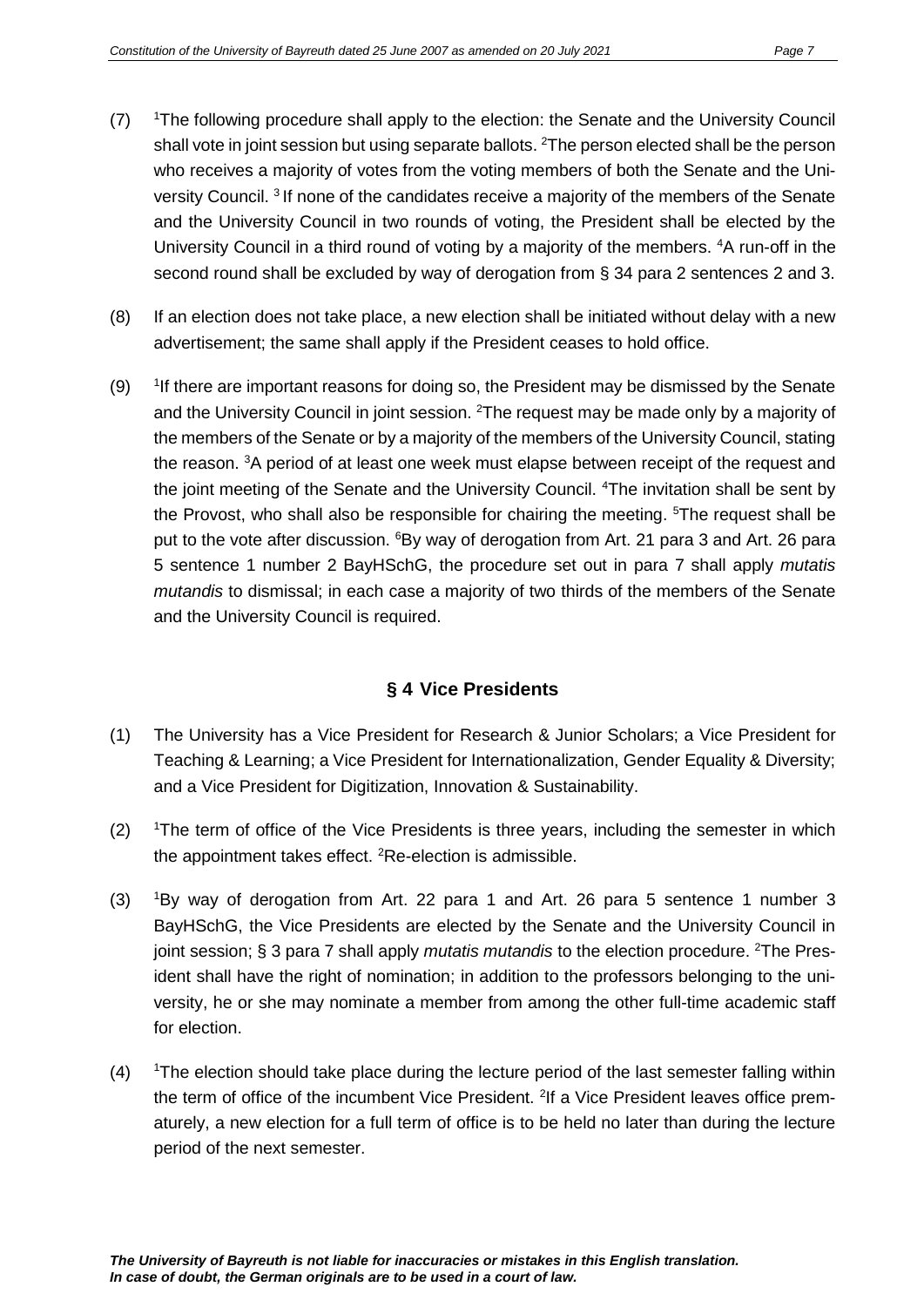- $(5)$ <sup>1</sup>The President invites the members of the Senate and the University Council to the joint election meeting and chairs the meeting. <sup>2</sup>For this invitation, a period of at least two weeks shall apply. <sup>3</sup>The proposals of the President shall be enclosed with the invitation.
- (6) By way of derogation from Art. 22 para 2 sentence 3 and Art. 26 para 5 sentence 1 number 3 BayHSchG, § 3 para 9 shall apply *mutatis mutandis* to the dismissal of a Vice President.

## **§ 5 Senate**

- $(1)$ <sup>1</sup>By way of derogation from Art. 25 para 1 sentence 1 BayHSchG, the members of the Senate are:
	- 1. Five teaching staff representatives (Art. 17 para 1 sentence 1 number 1 BayHSchG),
	- 2. Two representatives of the research associates (Art. 17 para 2 sentence 1 number 2 BayHSchG),
	- 3. One representative of the other staff members (Art. 17 para 2 sentence 1 number 3 BayHSchG),
	- 4. Three student representatives,
	- 5. The Women's Representative of the University,
	- 6. the deans of the faculties,
	- 7. the President as a member without voting rights.

<sup>2</sup>The provisions of the Election Regulations for State Universities (BayHSchWO) dated 16 June 2006 (GVBl p. 338), as amended, apply to the election and term of office of the members of the Senate in accordance with sentence 1 numbers 1 to 3. <sup>3</sup>If the vote is cast in accordance with the principles of proportional representation (§ 2 para 1 sentence 1 BayHSchWO), the person entitled to vote may, notwithstanding § 11 para 4 sentences 1 and 3 item 2 BayHSchWO, also cast his or her vote for candidates from different nominations within the number of votes to which he or she is entitled. <sup>4</sup>In such cases, § 11 para 4 sentence 8 BayHSchWO applies *mutatis mutandis*, § 13 para 2 sentence 2 number 7 alternative 2 BayHSchWO does not apply, and by way of deviation from § 14 para 2 sentence 2 BayHSchWO, the number of total votes cast is decisive for determining the election outcome instead of the number of ballot papers.

 $(2)$ The student representatives pursuant to para 1 sentence 1 number 4, as well as one substitute representative shall be elected by the Student Parliament from among its members in separate ballots.  $2A$  person shall be elected if he or she receives at least a two-thirds majority of the members of the Student Parliament; § 34 para 2 and para 3 shall not apply. <sup>3</sup>In the event of deselection, § 27 para 3 shall apply *mutatis mutandis*. <sup>4</sup>If at least one representative has not been elected, the University Governing Board shall appoint a provisional representative on the proposal of the chairperson of the Student Parliament.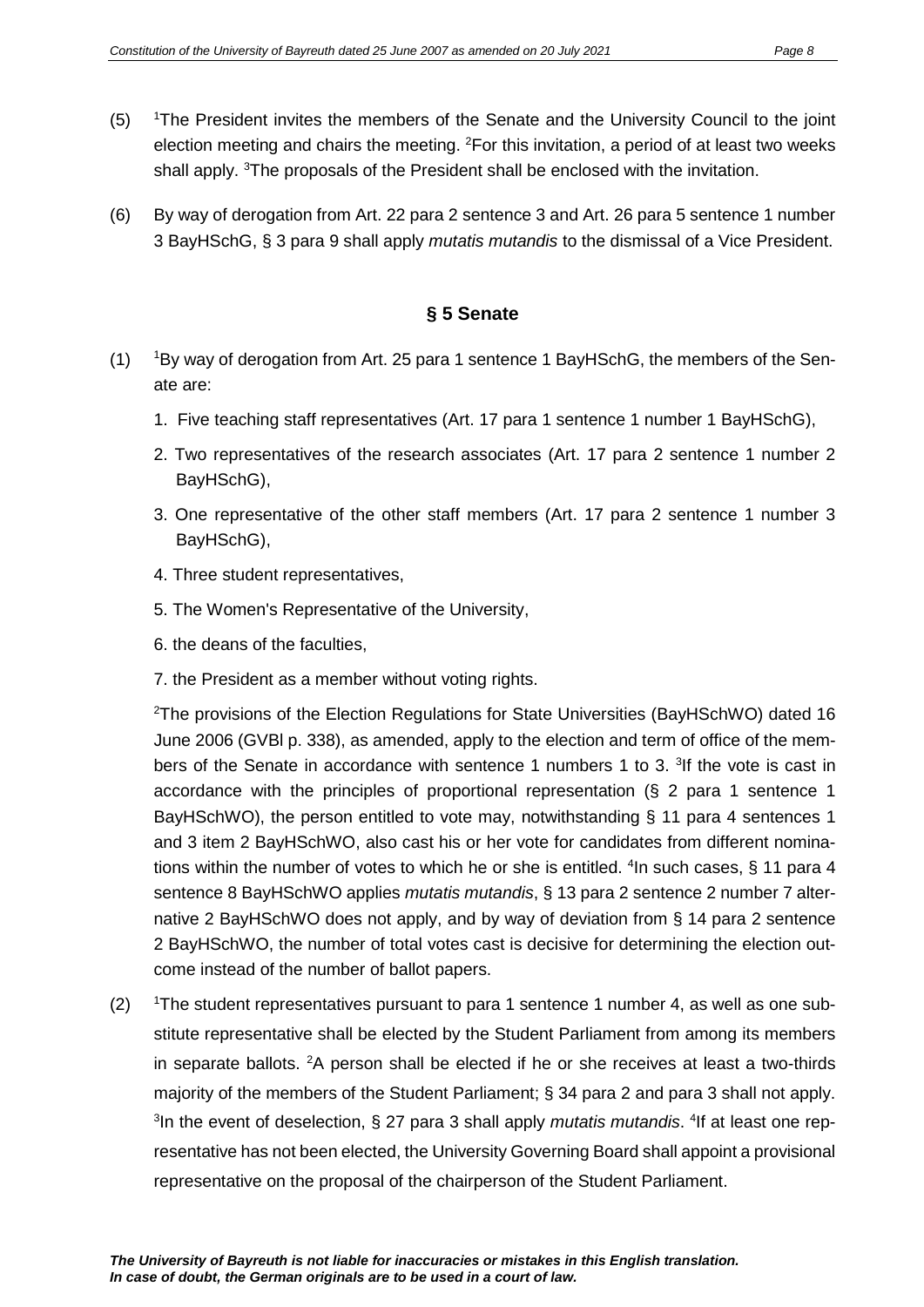- (3) The Director, the representative of the general assembly of doctoral researchers at the University of Bayreuth Graduate School and the Chairperson of the Cluster of Excellence Africa Multiple and the Chief Information Officer participate in the meetings of the Senate in an advisory capacity in accordance with Art. 25 para 1 sentence 4 BayHSchG.
- $(4)$ Notwithstanding Art. 25 para 2 BayHSchG, the Senate is chaired by the President. <sup>2</sup>The Senate elects a deputy chair from among its voting members.  $3$  The chair and the deputy chair shall consult with each other when drawing up the agenda. <sup>4</sup>The President informs the University Council of the main results of the meetings of the Senate.
- $(5)$ By way of derogation from Art. 25 para 4, sentence 1 BayHSchG, the Senate may, in agreement with the University Governing Board, appoint advisory committees. <sup>2</sup>The appointment of an advisory committee may not delay the decision-making of the Senate by more than one semester.
- (6) As part of the Senate's statement on appointment proposals pursuant to Art. 18 para 5 sentence 1 BayHSchPG, the majority proportion of Senate members pursuant to para 1 sentence 1 numbers 1 and 6 is determined and shown separately.

## **§ 6 University Council**

- (1) By way of derogation from Art. 26 para 1 sentence 1 BayHSchG, the members of the Senate are:
	- 1. four representatives of the university lecturers,
	- 2. one representative of the research associates,
	- 3. two student representatives,
	- 4. seven persons from the areas of science, culture, business, and professional practice (who are not members of the University).
- $(2)$ <sup>1</sup>The members of the University Council who are members of the University pursuant to para 1 numbers 1 to 2 shall be elected on a group basis and may not at the same time be members of the Senate. <sup>2</sup>The provisions of the Election Regulations for State Universities (BayHSchWO) dated 16 June 2006 (GVBl p. 338), as amended, and § 5 para 1 sentences 3 and 4 apply *mutatis mutandis* to their election and term of office. <sup>3</sup> The representatives under para 1 number 3 and a substitute representative shall be elected by applying § 5 para 2 *mutatis mutandis*.
- $(3)$ Of the seven non-university members of the University Council, at least two should come from the fields of science and culture and at least two from the fields of business and professional practice. <sup>2</sup>The proposals for the appointment of the non-university members of the University Council to be drawn up by the University Governing Board in conjunction with the Ministry of State must be confirmed by the Senate.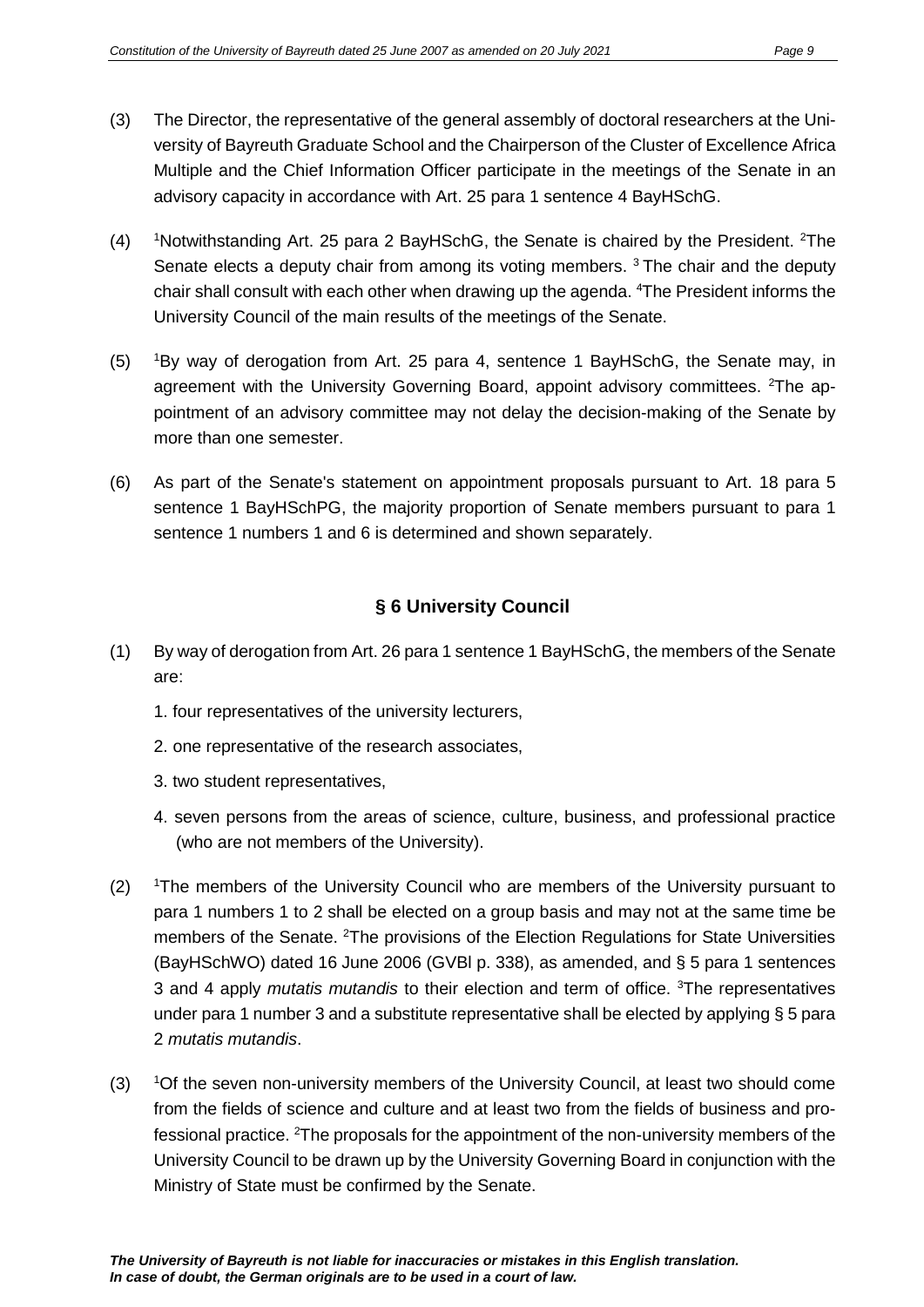- $(4)$ <sup>1</sup>The University Council elects a chair from among its non-university members and a deputy chair from among its university members. <sup>2</sup>The person who receives the votes of the majority of the members of the University Council is elected.
- (5) If, as a result of the election or appointment of new members, the University Council has neither a chair nor a deputy chair, the President will invite the newly elected University Council to meet and will preside over such meeting until a new chair of the University Council is elected.
- (6) The President informs the Senate of the main results of the meetings of the University Council.

## **§ 7 Responsibilities of the central bodies**

- (1) The statutory allocation of responsibilities applies to the tasks of the central bodies, unless the following paragraphs provide for deviations therefrom.
- $(2)$ By way of derogation from Art. 26 para 5 sentence 1 number 1 BayHSchG, the Senate decides on the University of Bayreuth's **Constitution** and amendments thereto as well as on **requests pursuant to Art. 106 para 2 BayHSchG** on the proposal of the University Governing Board and after hearing the University Council. <sup>2</sup>If the Senate amends the proposal of the University Governing Board, the University Council need only be consulted again if the chairperson of the University Council so requests within one week of being informed of the Senate's decision.
- $(3)$ <sup>1</sup>By way of derogation from Art. 24 para 3 number 2 and Art. 26 para 5 sentence 1 number 5 BayHSchG, the University Governing Board shall draw up the **development plan**, taking into account the development plans of the faculties, and update it and submit it to the Senate and the University Council for adoption in joint session. <sup>2</sup>The procedure in accordance with § 3 para 7 applies accordingly to the adoption of resolutions.
- (4) By way of derogation from Art. 24 para 3 number 3 BayHSchG, the University Governing Board shall decide on proposals for the designation of **research priorities** and the establishment of **collaborative research centres, research training groups**, and corresponding institutes; Art. 25 para 3 number 3 BayHSchG shall remain unaffected.
- (5) The decision under Art. 24 para 3 number 4 BayHSchG **(focal points of the budget)** shall be made by the University Governing Board after consultation with the Senate and the University Council.
- (6) By way of derogation from Art. 24 para 3 number 5 and Art. 26 para 5 sentence 1 number 6 BayHSchG, the University Council shall, at the request of the University Governing Board and with the consent of the Senate, decide on proposals for the **division of the university into faculties**.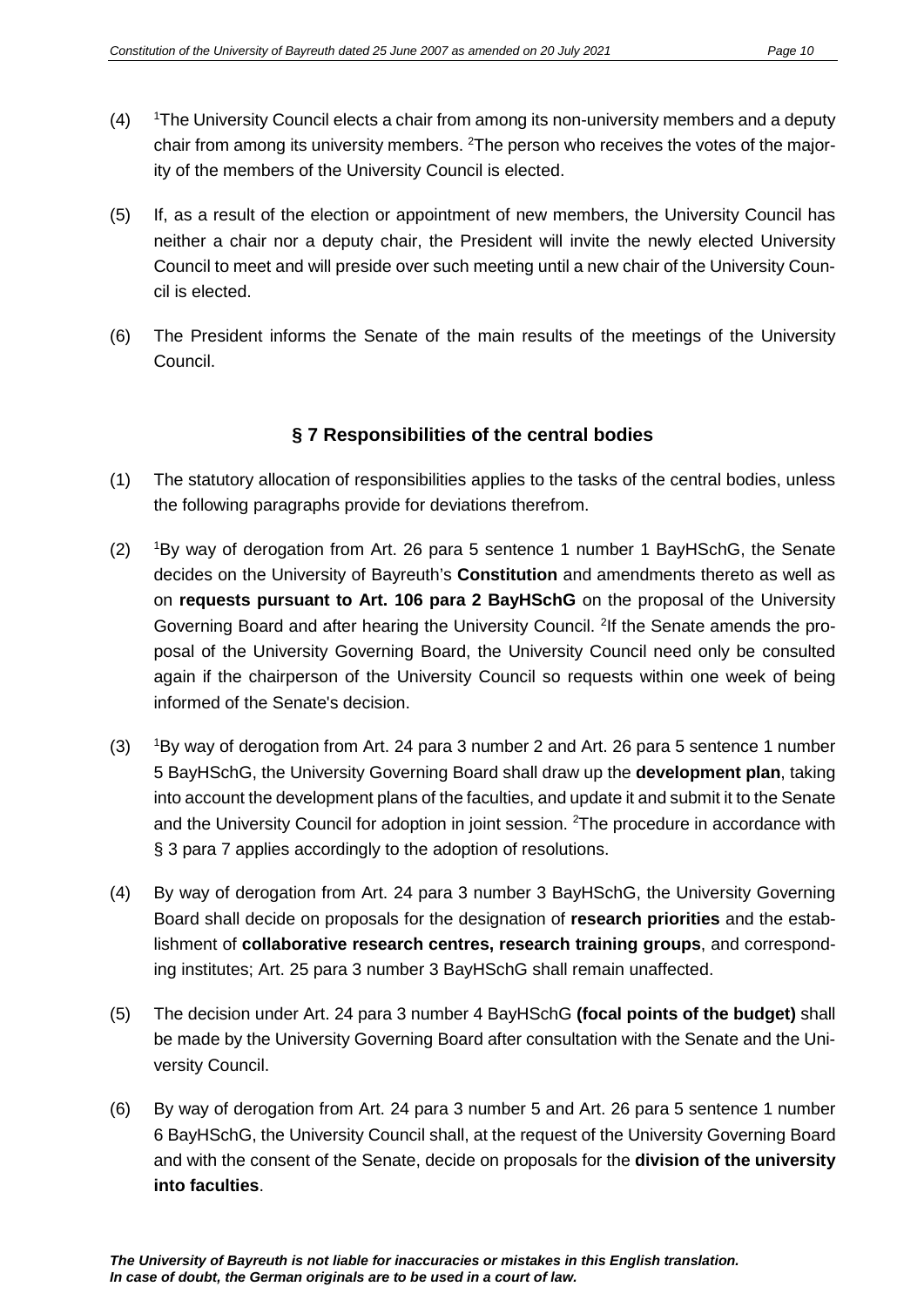(7) By way of derogation from Art. 25 para 3 number 4 and Art. 26 para 5 sentence 1 number 7 BayHSchG, the Senate shall decide on the **establishment, amendment, and cancellation of degree programmes** after obtaining the opinion of the University Council; Art. 57 para 3 BayHSchG shall remain unaffected.

## **§ 8 Honours**

- (1) The University may, on the recommendation of the University Governing Board and by resolution of the Senate, confer the dignity of honorary senator or the University Medal on persons who have rendered outstanding services to the university.
- (2) The faculties may, by resolution of the faculty council in agreement with the University Governing Board, award the Faculty Medal to persons who have rendered outstanding services to the faculty.
- (3) Upon request of a faculty, the title of "Distinguished Affiliated Professor" shall be awarded by the University Governing Board of the University of Bayreuth for a period of three to five years to international guests who, as a rule, hold a professorship at another university and regularly perform recurring or ongoing activities for the University of Bayreuth in teaching and/or research over a longer period of time (usually between three and five years) of outstanding importance.

## **Section II: The faculties**

## **§ 9 Faculties**

The University of Bayreuth has the following faculties:

- 1. Faculty of Mathematics, Physics & Computer Science,
- 2. Faculty of Biology, Chemistry & Earth Sciences,
- 3. Faculty of Law, Business & Economics,
- 4. Faculty of Languages & Literatures,
- 5. Faculty of Humanities & Social Sciences,
- 6. Faculty of Engineering Science,

and at the Kulmbach site

7. Faculty of Life Sciences: Food, Nutrition & Health.

## **§ 10 Deans**

 $(1)$ The term of office of the deans is two years. <sup>2</sup>Re-election is admissible.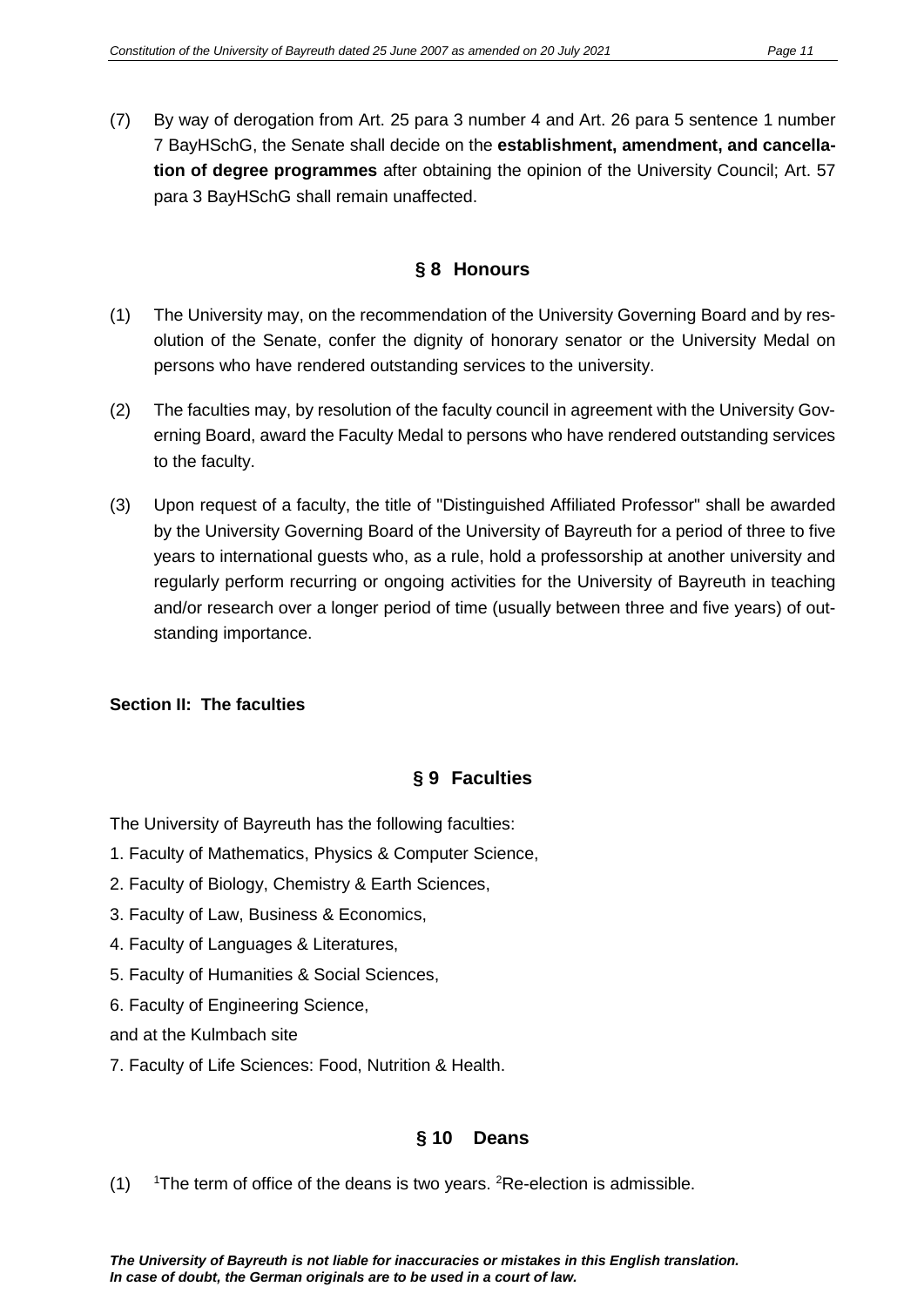- $(2)$ <sup>1</sup>If the term of office of the newly elected dean begins at the same time as the term of office of the newly elected faculty council, the faculty may have the dean elected either by the previous faculty council or by the new faculty council. <sup>2</sup>If the old faculty council did not elect a dean, the election by the new faculty council shall take place no later than three months after the beginning of his or her term of office; the previous dean shall remain in office until then; the term of office of the new dean shall not be postponed as a result.
- (3) For the election of the dean, the faculty council shall draw up an election proposal from among the professors of the faculty with up to three candidates; this election proposal shall be made in consultation with the University Governing Board, in deviation from Art. 28 para 1 sentence 2 BayHSchG.

## **§ 11 Vice deans**

- $(1)$ The term of office of the vice deans is two years.  ${}^{2}$ Re-election is admissible.
- $(2)$ Each faculty has at least one vice dean. <sup>2</sup>With the consent of the Senate, the relevant faculty council may elect an additional vice dean.
- $(3)$ The vice dean is elected from among the professors of the faculty on the recommendation of the dean. <sup>2</sup>If a faculty elects a further vice dean, one of the vice deans may be elected from among the research associates. <sup>3</sup>For the time and procedure of the election, § 10 para 2 shall apply accordingly.

## **§ 12 Deans of studies**

- $(1)$ Each faculty has at least one dean of studies. <sup>2</sup>With the consent of the Senate, the relevant faculty council may elect an additional dean of studies.
- $(2)$ <sup>1</sup>If the beginning of the term of office of the dean of studies coincides with the beginning of the term of office of a newly elected faculty council, the faculty may have the dean of studies elected either by the old or by the new faculty council.  $2\$  10 para 2 sentence 2 applies mutatis mutandis. <sup>3</sup>The term of office of the dean of studies is three years. <sup>4</sup>Re-election is admissible.
- $(3)$ <sup>1</sup>The dean of studies is responsible for the quality assurance of the degree programmes in accordance with Art. 30 para 2 BayHSchG in consultation with the programme coordinators and the students of the relevant faculty.  $2$ The voting procedure according to sentence 1 is determined by the dean of studies in agreement with the faculty council. <sup>3</sup>The aim of the vote is to support the dean of studies in the preparation of the teaching report and in the implementation of quality assurance measures.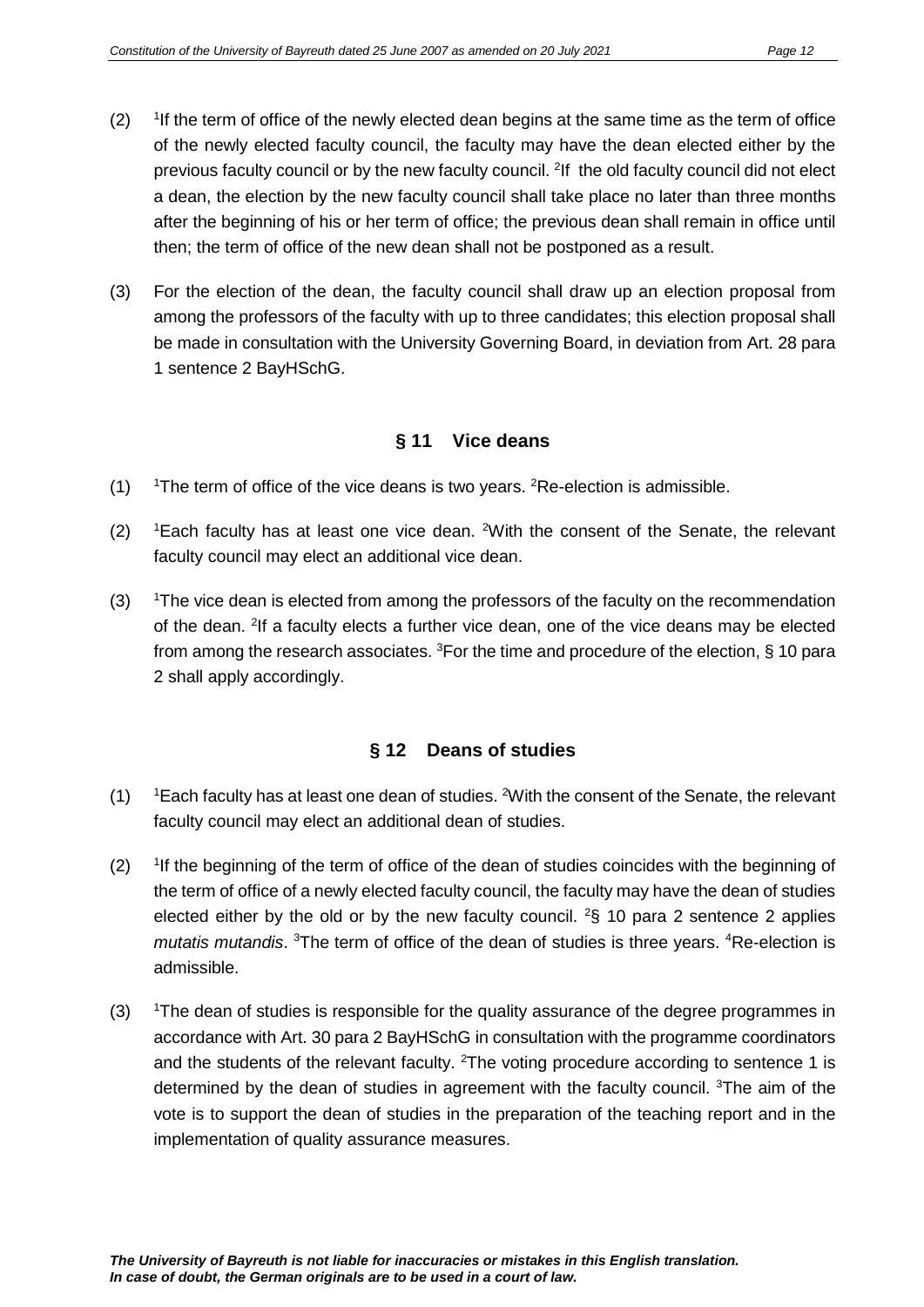$(4)$ <sup>1</sup>In the context of the reporting duties incumbent upon him or her pursuant to Art. 30 para 2 BayHSchG and of the university-wide quality management system for teaching and learning, the dean of studies shall submit an annual teaching report to the University Governing Board in accordance with the quality assurance and evaluation statutes of the University of Bayreuth as amended; the University Governing Board shall ensure that the teaching report is forwarded to the Presidential Advisory Committee for Teaching & Learning and the Presidential Advisory Committee for Teacher Education. <sup>2</sup>Art. 30 para 2 number 4 BayHSchG remains unaffected. <sup>3</sup>When submitting the teaching report, the provisions of data protection law in accordance with Art. 30 para 2 number 4 and Art. 10 para 3 sentence 2 BayHSchG must be observed in particular.

## **§ 13 Faculty councils**

 $(1)$  <sup>1</sup>The faculty council consists of

- 1. the dean,
- 2. the vice dean and any other vice deans,
- 3. the dean of studies or, if a faculty has more than one dean of studies, one representative to be appointed by them,
- 4. teaching staff representatives (Art. 17 para 2 sentence 1 number 1 BayHSchG),
- 5. two representatives of the research associates (Art. 17 para 2 sentence 1 number 2 BayHSchG),
- 6. one representative of the other staff members (Art. 17 para 2 sentence 1 number 3 BayHSchG),
- 7. two student representatives,
- 8. The Women's Representative of the faculty.

2 The provisions of the Election Regulations for State Universities (BayHSchWO) of 16 June 2006 (GVBl p. 338), as amended, shall apply to the election and term of office of members of the faculty councils in accordance with sentence 1 numbers 4-7.  ${}^{3}S$  5 para 1 sentence 3 and sentence 4 apply *mutatis mutandis*.

- $(2)$ In matters concerning the appointment of professors, and insofar as the faculty council so decides also within the context of *Habilitation* processes, all professors of the faculty shall have the right to participate with voting rights. <sup>2</sup>In determining the quorum, the additional professors entitled to participate shall not be taken into account.
- $(3)$ <sup>1</sup>The members of the faculty as described in para 2 shall be informed by the appointment committee of the outcome of its deliberations in appointment matters. <sup>2</sup>The professors of the relevant faculty have the right to inspect the application documents.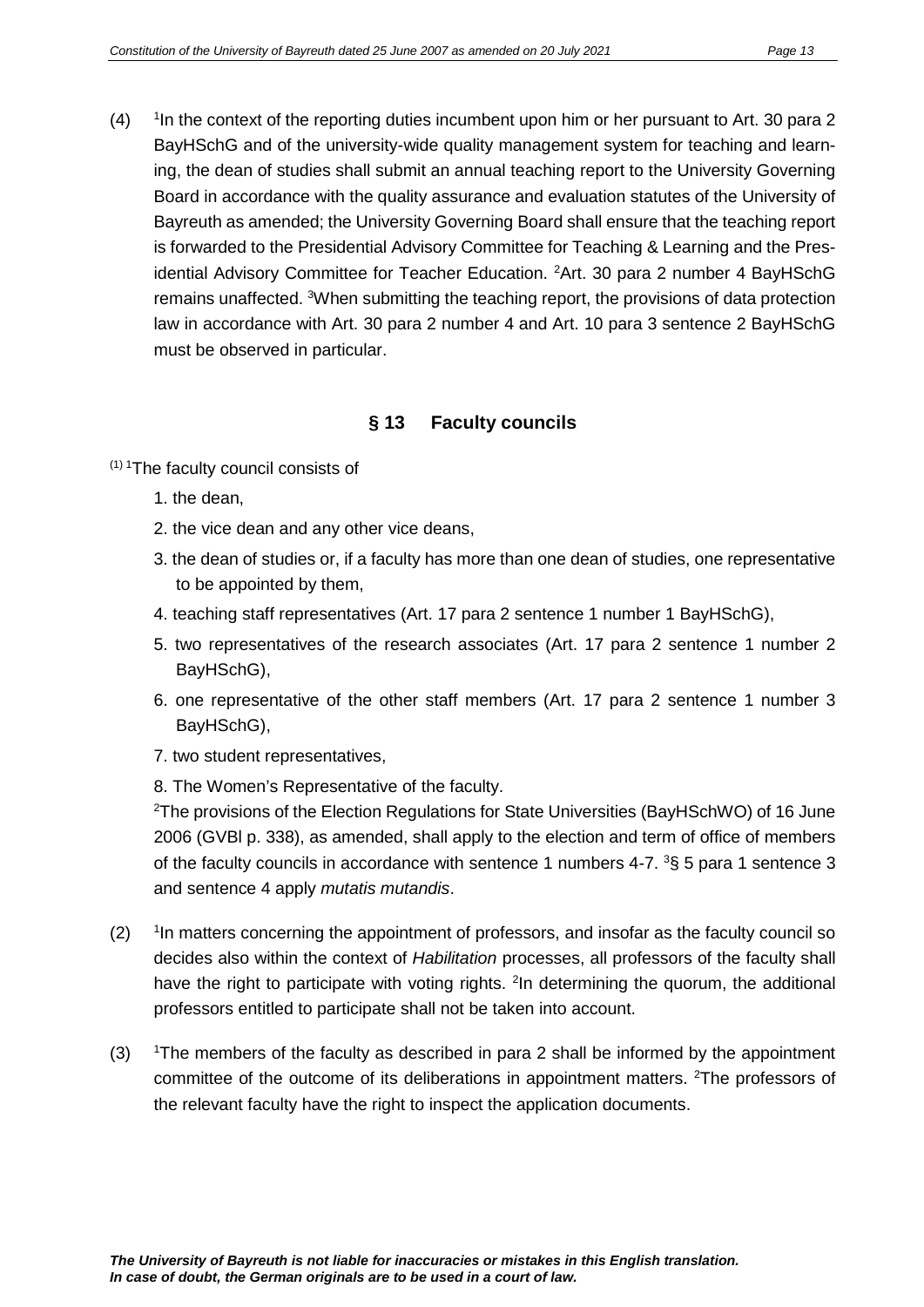#### **Section III: Other university bodies and institutes**

#### **§ 14 Bodies for quality in teaching and learning**

- $(1)$ The university maintains a system for assuring the quality of its work in the area of teaching and learning. <sup>2</sup>This includes regular teaching and programme evaluations and a procedure for the internal accreditation of degree programmes; external expertise is also sought in the establishment of degree programmes, the amendment of qualification objectives, and the internal accreditation of degree programmes.
- $(2)$ <sup>1</sup>At the central level, the Quality Assurance unit (QS) shall be established for this purpose, the work of which shall be supported by a QS advisory board. <sup>2</sup>The faculties elect a programme coordinator for each degree programme.
- (3) Further details, including those concerning other quality assurance stakeholders and procedures, are governed by the Quality Assurance and Evaluation Statutes of the University of Bayreuth, as amended.

#### **§ 15 Research institutes**

- $(1)$ Central research institutes (research centres) and operational units may be established at the university. <sup>2</sup>The decision on their establishment is made by the University Governing Board. <sup>3</sup>The same applies to research institutes that are assigned to one or more faculties (research units). <sup>4</sup>Pursuant to Art. 26 para 5 sentence 1 number 8 BayHSchG, the University Council shall be given the opportunity to comment. <sup>5</sup>The Senate is informed accordingly. 6 The decision-making competence of the Senate pursuant to Art. 25 para 3, number 1 BayHSchG with regard to the regulations of the relevant research institute shall remain unaffected. <sup>7</sup>A list of the research centres and research offices of the University of Bayreuth is published and updated by the University Governing Board.
- $(2)$ <sup>1</sup>As part of the Cluster of Excellence "Africa Multiple" at the University of Bayreuth, the Bayreuth International Graduate School of African Studies (BIGSAS) exists as an institute pursuant to Art. 19 para 5 sentence 5 in conjunction with para 6, sentence 1 BayHSchG, which exercises the right to award doctoral degrees to BIGSAS members for the Faculty of Biology, Chemistry & Earth Sciences, for the Faculty of Languages & Literatures, and for the Faculty of Humanities & Social Sciences. <sup>2</sup>The details of the doctoral examination process and the examining bodies are governed by the doctoral regulations.
- $(3)$  $1$ In accordance with Art. 19 para 5 sentence 5 in conjunction with para 6 sentence 1 BayHSchG, the Bayreuth Graduate School of Mathematical and Natural Sciences (Bay-NAT), which is entitled to award doctoral degrees for the Faculty of Mathematics, Physics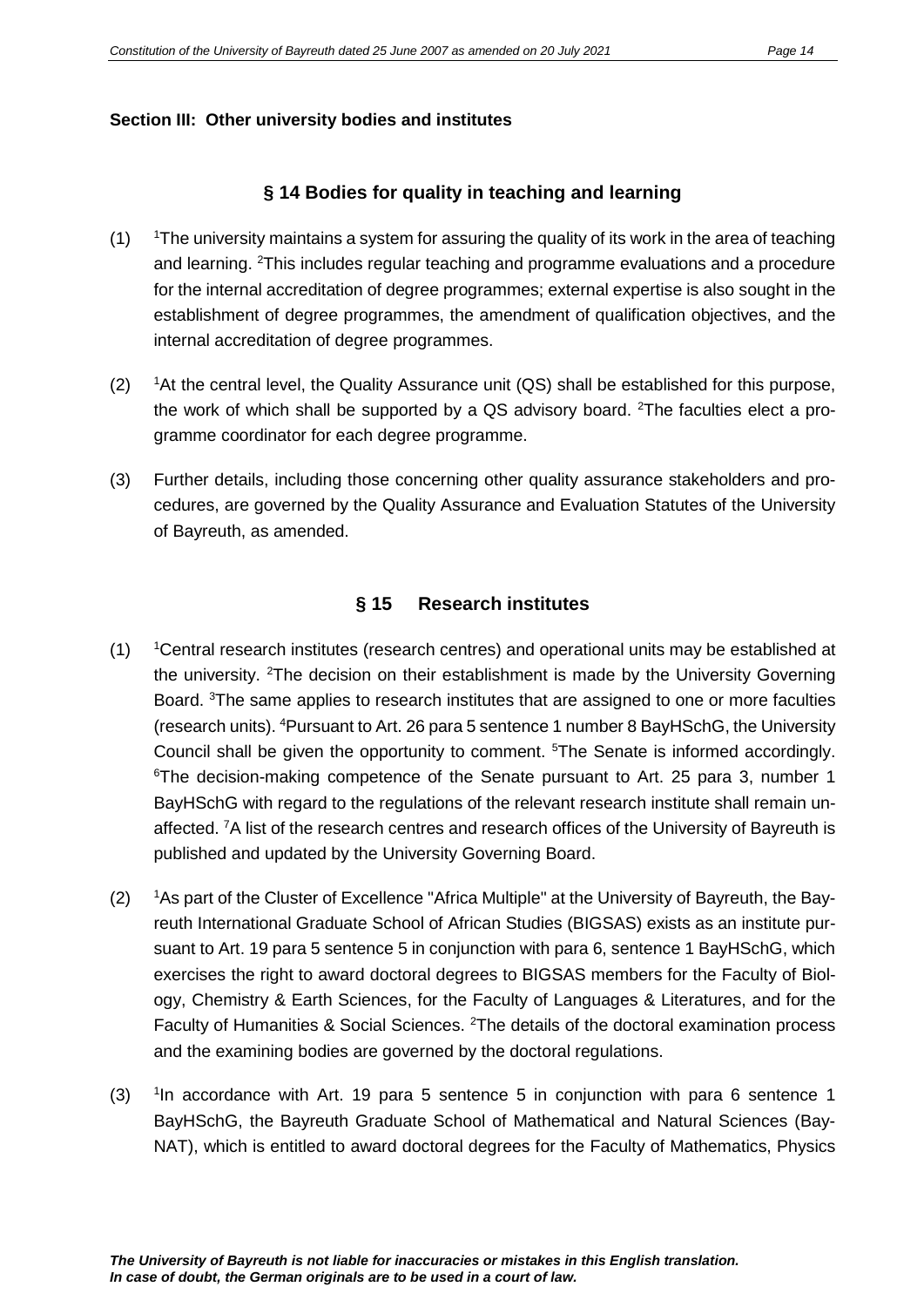& Computer Science and for the Faculty of Biology, Chemistry & Earth Sciences, is established. <sup>2</sup>The details of the doctoral examination process and the examining bodies are governed by the corresponding doctoral regulations.

 $(4)$ <sup>1</sup>In accordance with Art. 19 para 5 sentence 5 in conjunction with para 6 sentence 1 BayHSchG, the University of Bayreuth Graduate School exists as a central academic institute. <sup>2</sup>It serves to scientifically foster graduates seeking to obtain a doctorate in a structured way. <sup>3</sup>Membership is open to all doctoral students of the University of Bayreuth; it is voluntary and is granted upon request by the doctoral student.

The bodies of the University of Bayreuth Graduate School are:

- 1. the board,
- 2. the director of the University of Bayreuth Graduate school and his or her deputy, and
- 3. the doctoral researchers' representatives (general assembly of doctoral researchers, spokespersons of the doctoral researchers and their deputies).

<sup>5</sup> The University of Bayreuth Graduate School's general assembly of doctoral researchers includes all doctoral researchers of the University of Bayreuth Graduate School. <sup>6</sup>The director of the University of Bayreuth Graduate School is either the University of Bayreuth's Vice President for Research & Young Scholars or a university lecturer from among the active professors. <sup>7</sup>The director and his or her deputy shall be appointed by the University Governing Board for three years at a time. <sup>8</sup>The heads of the graduate centres and the deans are entitled to make nominations. <sup>9</sup> The board of the University of Bayreuth Graduate School is made up of

- 1. the director of the University of Bayreuth Graduate school and his or her deputy,
- 2. one representative from each graduate centre and each faculty (the dean or other faculty representative),
- 3. the Vice President for Research & Junior Scholars at the University of Bayreuth,
- 4. the spokesperson of the doctoral students and three deputies, as well as
- 5. one of the Women's Representatives at the University of Bayreuth.

<sup>10</sup>The board makes decisions with regard to the University of Bayreuth Graduate School's strategic orientation, monitors the implementation of its goals, and contributes to its continued development.

11Its other duties include:

- 1. developing a qualification framework for doctoral researchers and the University of Bayreuth in consultation with the University of Bayreuth's University Governing Board and Senate,
- 2. reporting to the University Governing Board on establishing, modifying, or discontinuing graduate centres and doctoral programmes at the University of Bayreuth,
- 3. reporting to the University Governing Board on new or amended doctoral regulations.

 $12$ The director and the spokesperson of the University of Bayreuth Graduate School's general assembly of doctoral candidates are advisory members of the Senate. <sup>13</sup>Further details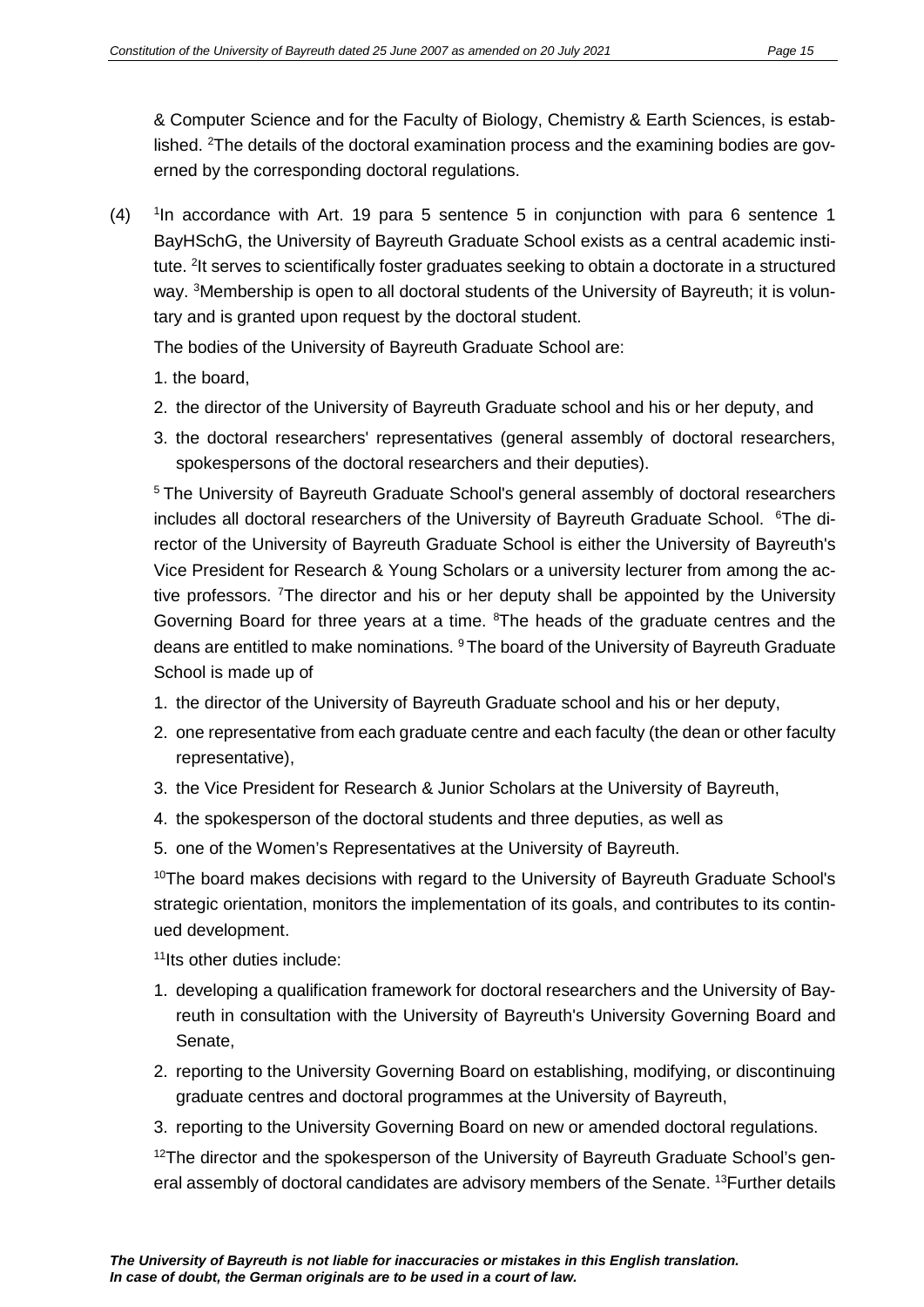on the goals and responsibilities as well as the organization of the University of Bayreuth Graduate School are governed by its statute.

 $(5)$ <sup>1</sup>The University Governing Board will formulate general guidelines for the form of the research institutes and publish these. <sup>2</sup>The research institutes may adopt regulations that define the tasks and organization of the institute within the scope of their responsibilities.

## **§ 16 Research ombudsperson**

(1) The University Governing Board of the University of Bayreuth shall appoint at least one ombudsperson for

- 1. early-career scholars and
- 2. for academic self-regulation.
- $(2)$ <sup>1</sup>The University Governing Board shall adopt procedural principles defining the competence and function of the relevant ombudsperson as well as the individual stages of the procedure.  $2$ These procedural principles shall be made public at the university.

## **§ 17 Presidential Advisory Committee for Research & Junior Researchers**

- (1) A Presidential Advisory Committee for Research & Junior Scholars shall be established under the chairmanship of the Vice President for Research & Junior Scholars.
- $(2)$ <sup>1</sup>The committee shall include up to six representatives from governing bodies of the central research institutes, one representative of the research associates, and one doctoral student. <sup>2</sup>The University Governing Board shall decide on the exact composition and additional members.
- $(3)$ The Presidential Advisory Committee for Research & Junior Scholars shall deal with strategic issues regarding research at the University of Bayreuth. <sup>2</sup>It deals with strategies for improving its research profile and for research evaluation. <sup>3</sup>It advises on proposals for the establishment of new research centres and research units and draws up criteria for evaluating their synergies and their performance. <sup>4</sup>The committee shall attend to the concerns of early-career scholars.

## **§ 18 Presidential Advisory Committee for Teaching & Learning**

(1) Under the chairmanship of the Vice President for Teaching & Learning, a Presidential Advisory Committee for Teaching & Learning shall be established to advise on matters relating to the organization and coordination of degree programmes, including those relating to cooperation between faculties, and to submit corresponding proposals.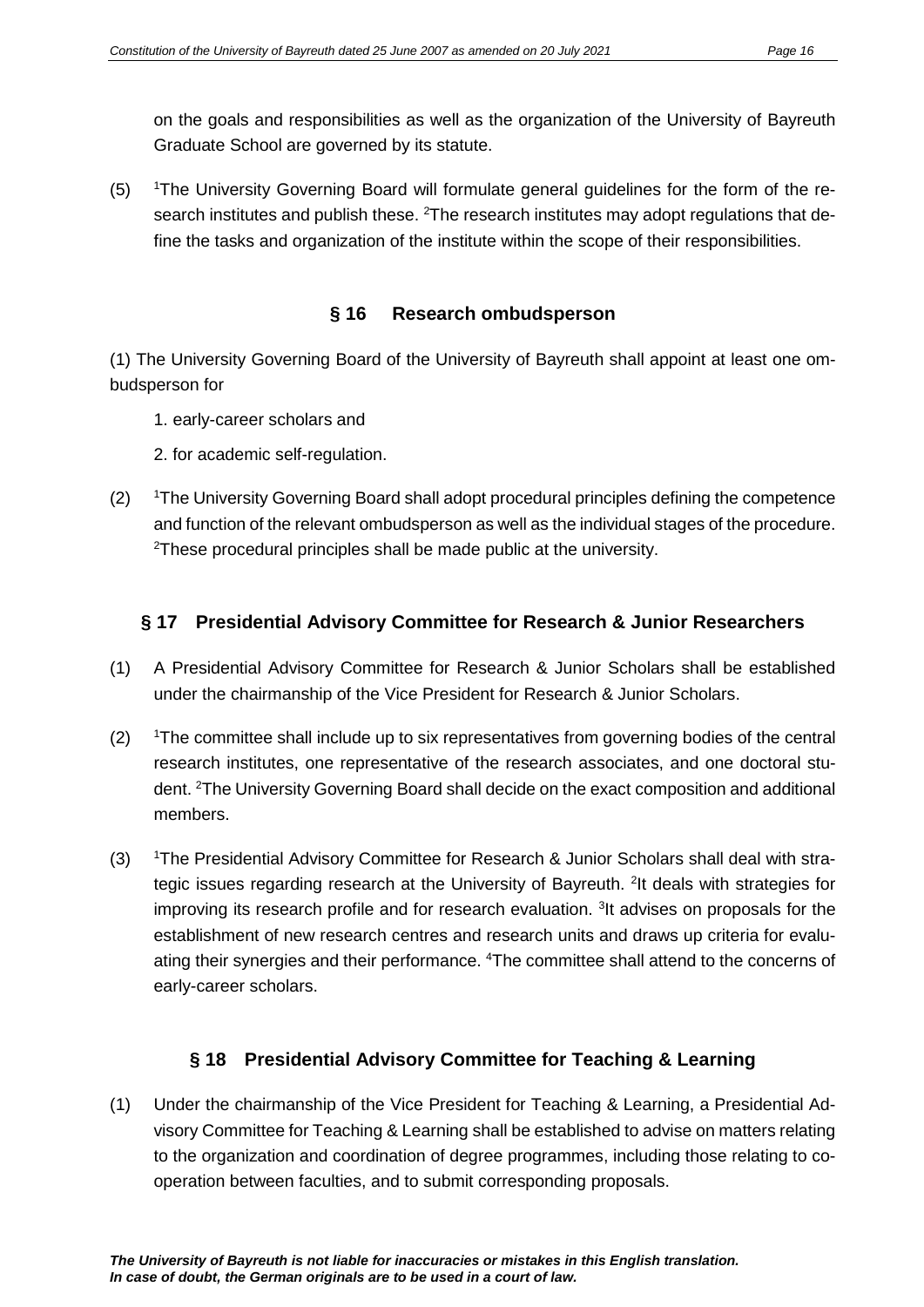$(2)$ <sup>1</sup>The committee shall consist of the deans of studies and two representatives each of the research associates and the students; if a faculty has more than one dean of studies, it may delegate only one dean of studies with voting rights. <sup>2</sup>The programme coordinators shall be consulted in an advisory capacity as required.

## **§ 19 Presidential Advisory Committee for Teacher Education**

- (1) The Presidential Advisory Committee for Teacher Education shall be chaired by the Vice President for Teaching & Learning.
- $(2)$ <sup>1</sup>In addition to the chairperson, the committee shall comprise up to eight professors who are involved in teacher training; in addition, the committee shall comprise at least two research associates who are involved in teacher training and at least two students enrolled in teacher education programmes. <sup>2</sup>The professors shall have a majority of the members. <sup>3</sup>The University Governing Board decides on the composition and on permanent guests.
- (3) The Presidential Committee for Teacher Education shall advise in particular on questions concerning the organization and coordination of teacher education programmes, also insofar as they concern cooperation between the faculties.

## **§ 20 Presidential Advisory Committee for International Affairs**

- (1) The Presidential Advisory Committee for International Affairs shall be chaired by the Vice President for Internationalization, Gender Equality & Diversity.
- $(2)$ In addition to the chairperson, up to eight professors shall be members of the committee; in addition, two research associates and two students shall be members of the committee.  $2$ The University Governing Board decides on the composition and on permanent guests.
- $(3)$ The Presidential Advisory Committee for International Affairs deals with strategic issues regarding internationalization at the University of Bayreuth. <sup>2</sup>It deals with the conditions of international higher education development and with questions of international marketing. <sup>3</sup>It advises on proposals and develops measures to implement the internationalization strategy of the University of Bayreuth. <sup>4</sup> It advises on international cooperation with the University of Bayreuth, on the international exchange of students and scholars and deals with the recruitment and advising of international students and scholars as well as with the acquisition of corresponding third-party funds.

## **§ 21 Presidential Advisory Committee for Student Fees**

(1) The Presidential Committee for Student Fees shall be chaired by the Vice President for Teaching & Learning.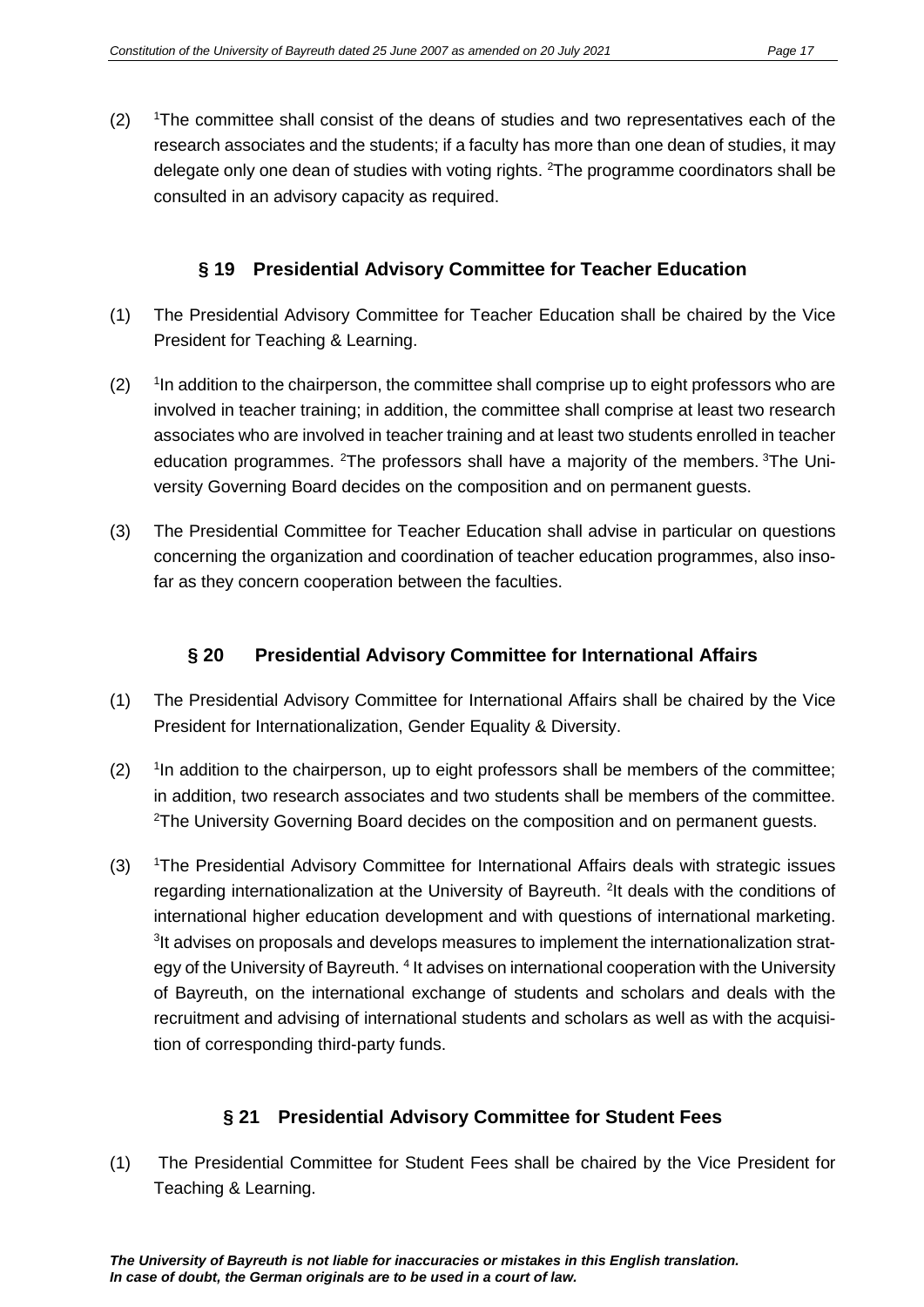- $(2)$ <sup>1</sup>In addition to the chairperson, the committee shall consist of two professors, one research associate, and four students. <sup>2</sup>The University Governing Board decides on the composition and on permanent guests.
- (3) The Presidential Committee for Student Fees deliberates, in particular, on the use of student fees and discusses all issues arising in connection with the student fees statutes of the University of Bayreuth.

## **§ 22 Presidential Advisory Committee for Information & Communication Technology**

- (1) The Presidential Advisory Committee for Information & Communication Technology shall be chaired by the Vice President for Digitization, Innovation & Sustainability.
- $(2)$ <sup>1</sup>In addition to the chairperson, the committee shall include the Vice President for Teaching & Learning, the Provost, one representative from each faculty, one representative from each central institute, one representative of the research associates, one representative of the non-academic staff, one student representative, and the IT Security Officer, the Data Protection Officer, and the head of the Campus Management Unit.
- (3) The presidential advisory committee shall be responsible for information and communication technology at the University of Bayreuth and shall advise the University Governing Board.
- $(4)$ The Chief Information Officer (CIO) shall develop the IT strategic goals and implementation concepts for a common IT management of the University of Bayreuth in an ongoing process of updating. <sup>2</sup>The CIO reports to the Presidential Advisory Committee for Information & Communication Technology and makes recommendations. <sup>3</sup>The CIO is either the University of Bayreuth's Vice President for Digitization, Innovation & Sustainability or a university lecturer from among the active professors or junior professors. <sup>4</sup>The CIO and his or her deputy shall be appointed by the University Governing Board for a term of three years.

## **§ 23 Presidential Advisory Committee for Equal Opportunities & Diversity**

- (1) The Presidential Advisory Committee for Equal Opportunities & Diversity shall be chaired by the Vice President for Internationalization, Gender Equality & Diversity.
- $(2)$ <sup>1</sup>In addition to the chairperson, the presidential advisory committee includes the Women's Representative of the University of Bayreuth, the Employer's Inclusion Representative, the Representative for Disabled Students, the Equal Opportunities Officer, the Commissioner for a Family-Friendly University, one representative of the Research Associates' Council, one professor, one of the two ombudspersons for early-career scholars, the representatives of the complaints office, one representative of the Employee Council, and two students. <sup>2</sup>When selecting students, care shall be taken to ensure that the interests of international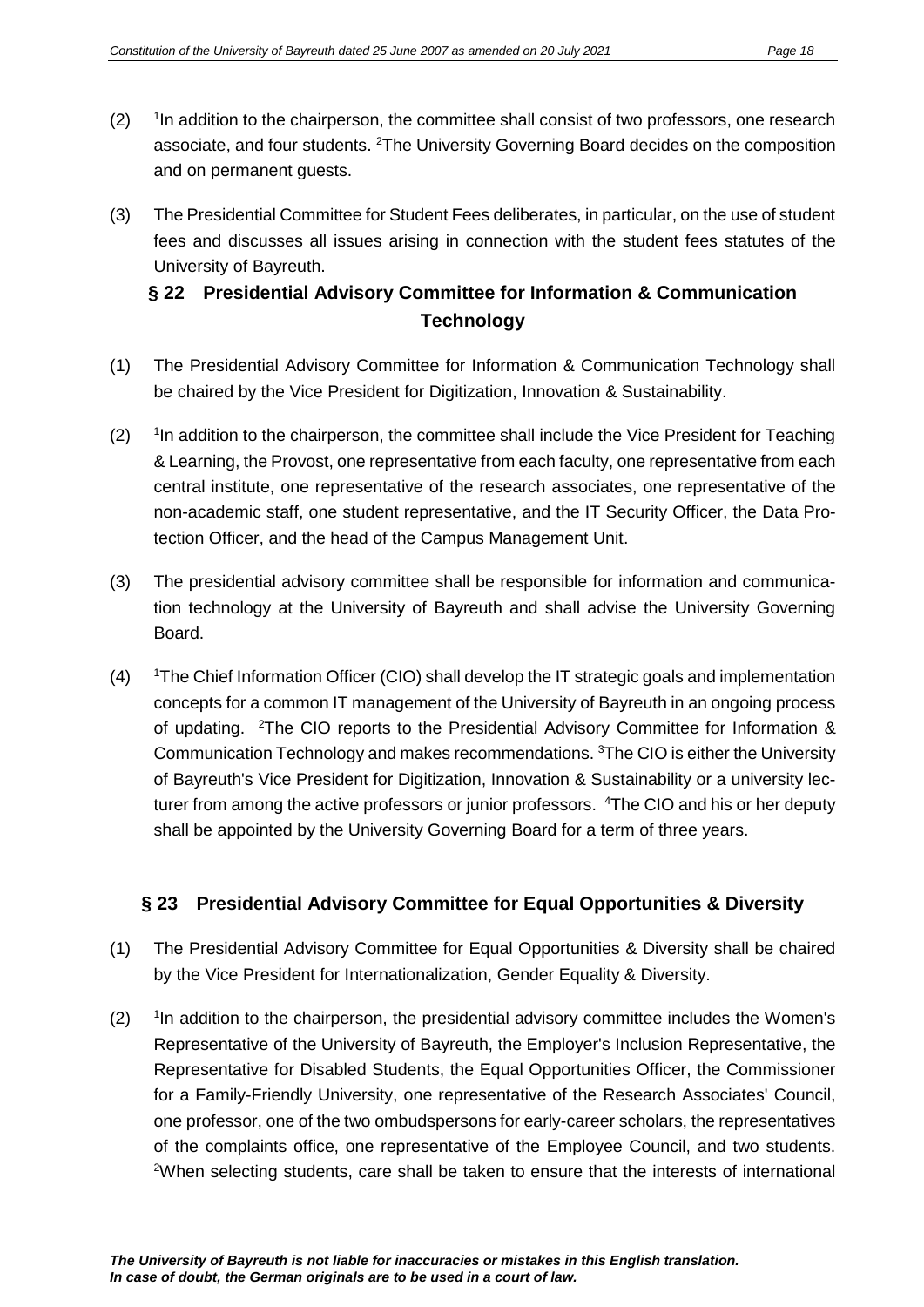students are taken into account. <sup>3</sup>The University Governing Board decides on the composition and on permanent guests.

- $(3)$ <sup>1</sup>The presidential advisory committee is responsible for improving equal opportunities; the compatibility of family, studies, and career; diversity management; and measure to protect against discrimination and harassment.  $2$  It shall draw up strategies for this purpose, propose target agreements, in particular with the faculties, and corresponding measures, and review their implementation.
- $(4)$ The presidential advisory committee shall form a Committee for the Advancement of Women, to which the Women's Representatives of the university and the faculties, their deputies, and one student from each faculty shall belong. <sup>2</sup>Students are nominated at the beginning of the academic year by the relevant student representatives in agreement with the student parliament. <sup>3</sup>The Committee for the Advancement of Women is chaired by the Women's Representative of the university. <sup>4</sup>The tasks of the committee shall be, in particular, to draw up the list of candidates for the election of the Women's Representative of the university and the deputies, and to prepare the draft of the plan for the advancement of women. <sup>5</sup>The responsibilities of the Women's Representative pursuant to Art. 4 para 2 sentence 1 BayHSchG shall remain unaffected.

## **§ 23a Presidential Advisory Committee for Sustainability**

- (1) The Presidential Advisory Committee for Sustainability shall be chaired by the Vice President for Digitization, Innovation & Sustainability.
- $(2)$ <sup>1</sup>In addition to the chairperson, the presidential advisory committee includes seven professors (one from each faculty), the head of Buildings & Grounds Maintenance, one representative of the academic staff, one representative of the non-academic staff, and two students. <sup>2</sup>The University Governing Board shall make decisions regarding membership and permanent guests.
- $(3)$ <sup>1</sup>The Presidential Advisory Committee for Sustainability shall deal with strategic issues relating to sustainability at the University of Bayreuth. <sup>2</sup>It shall advise on proposals and develop measures to implement the sustainability strategy.

## **§ 24 Presidential Advisory Committee for Academic Staff Development (Bayreuth Track Committee)**

- (1) The Presidential Advisory Committee for Academic Staff Development (Bayreuth Track Committee) is chaired by the Vice President for Research & Junior Scholars.
- $(2)$ <sup>1</sup>In addition to the chairperson, four professors permanently employed at the University of Bayreuth, two dismissed or retired professors of the University of Bayreuth, and two external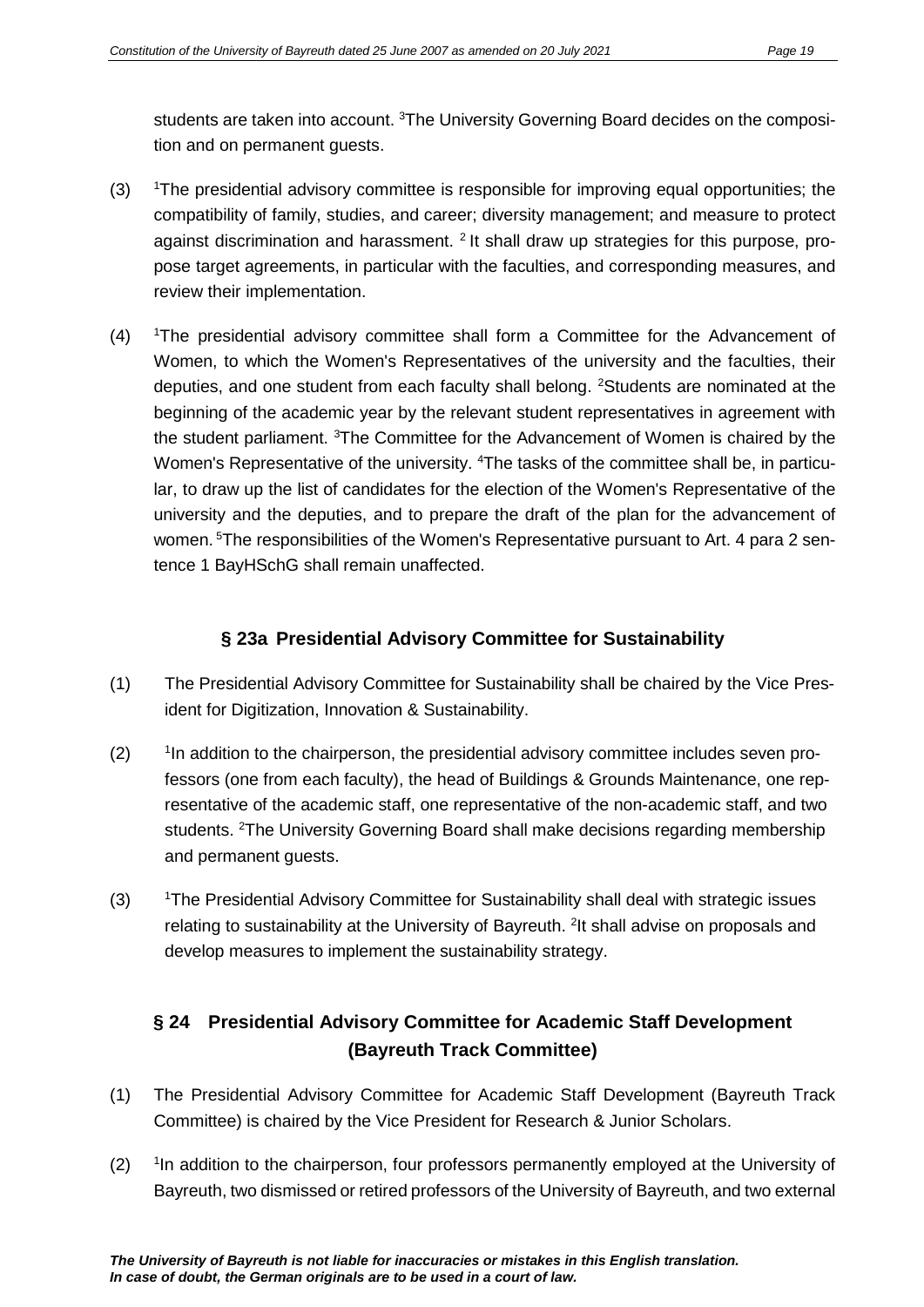professors shall be members of the committee. <sup>2</sup>In addition, the committee shall include two professors close to the subject who are permanently employed at the University of Bayreuth and who are nominated by the faculty concerned for the duration of each Bayreuth Track procedure. <sup>3</sup>The University Governing Board shall decide on the composition and permanent guests in consultation with the Senate.

(3) The Presidential Advisory Committee for Academic Staff Development is responsible for the implementation of the Bayreuth Track Procedure by supporting the University of Bayreuth in its goal of creating predictable and reliable career perspectives for young academics at all levels.

#### **§ 25 Centre for Teacher Education (ZLB)**

- $(1)$ The Centre for Teacher Education (ZLB) is a central institute of the University of Bayreuth according to Art. 19 para 5 sentence 2 item 2 BayHSchG with the aim of coordinating issues related to teacher education. <sup>2</sup>The ZLB is particularly active in the areas of university teacher training, continuing education for teachers, cooperation with schools, and public relations.
- (2) The members of the ZLB shall be, for the teaching subjects established at the University of Bayreuth including educational sciences, one representative of each subject area, one representative of each didactics subject area, the programme coordinators of the teaching education programmes, and four students enrolled in teacher education programmes.
- (3) The organization and structure of the centre is governed by the regulations of the ZLB.

## **§ 26 Research Associates' Council**

- (1) The elected representatives of the research associates in the faculty councils, Senate, University Council, along with research associates among the Women's Representatives, members of the Presidential Advisory Committees, and the representative of the doctoral researchers within the University of Bayreuth Graduate School form the Research Associates' Council for the exchange of information and the coordination of its committee activities.
- $(2)$ The council shall elect a spokesperson and two deputies. <sup>2</sup>Their term of office shall be two years. <sup>3</sup>The President shall send invitations to attend the constituent meeting and chair it until the election of the spokesperson.
- (3) The Research Associates' Council appoints the permanent representatives in the various committees at the university who are not settled by way of elections.
- (4) Appropriate resources shall be made available to the council for the performance of its tasks.
- (5) § 37 applies *mutatis mutandis*.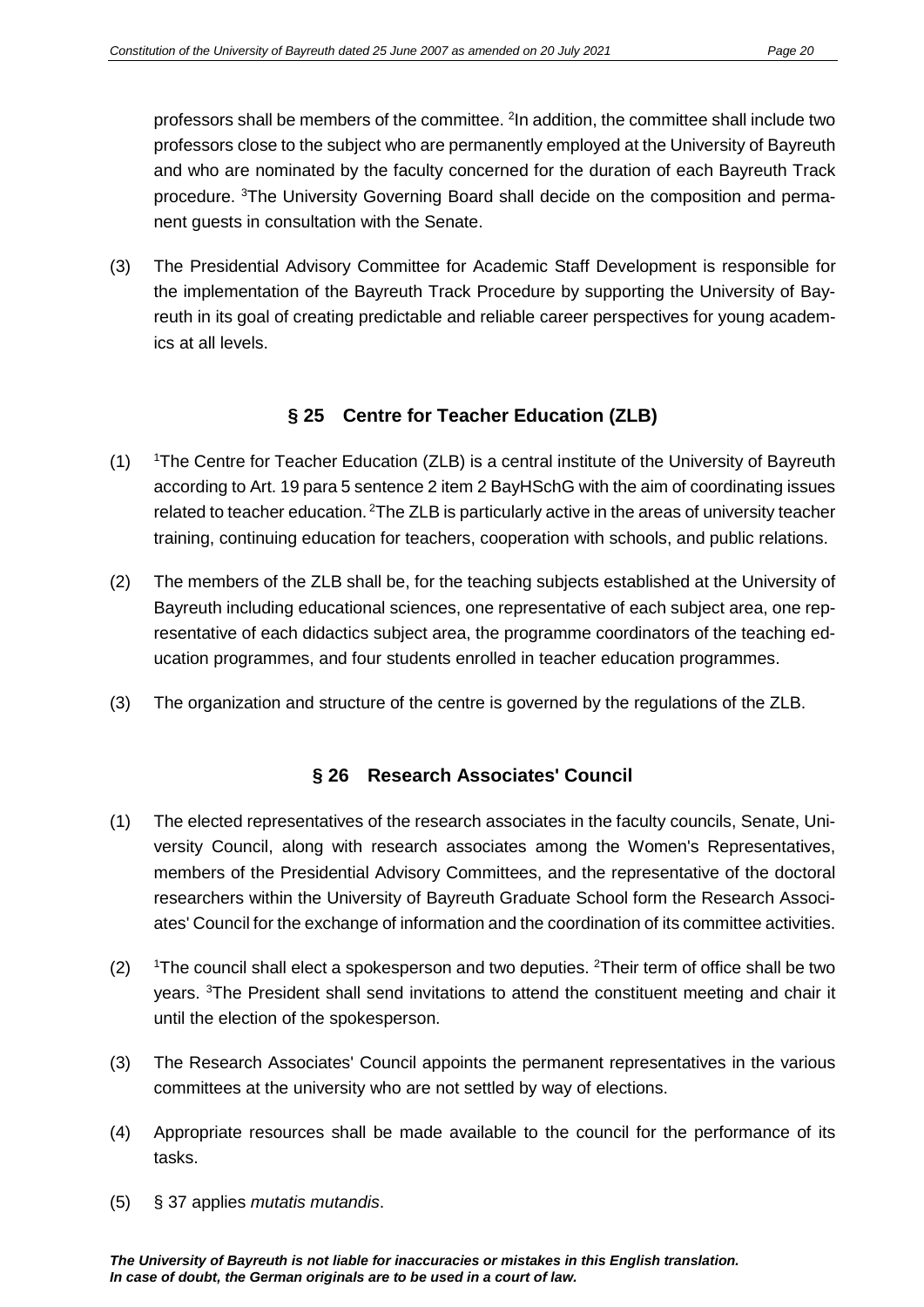## **§ 27 Student representatives**

 $(1)$ <sup>1</sup>A "Student Parliament (StuPa)" shall be formed at the University of Bayreuth, which shall perform the tasks of the student representation according to Art. 52 para 2 sentence 3 BayHSchG. <sup>2</sup>The members of the Student Parliament are

1. two students from each faculty nominated by the respective student council, whereby at least one student must be the student council chairperson or the deputy chairperson, 2. 17 other elected student representatives.

<sup>3</sup>The representatives according to sentence 2 number 1 shall be appointed by the student councils after their election; a student council representative who is already a representative of the students according to sentence 2 number 2 may not be appointed. <sup>4</sup>The provisions of BayHSchWO dated 16 June 2006 (GVBl. p. 338), as amended, and Article 5 para 1 sentences 3 and 4 shall apply *mutatis mutandis* to the election of representatives under sentence 2 number 2, and the term of office shall be one year. <sup>5</sup>An election proposal for the representatives according to sentence 2 number 2 must be signed by at least ten eligible students. <sup>6</sup>The Student Parliament shall elect a chairperson and a deputy chairperson from among its members. <sup>7</sup>The first meeting of the Student Parliament shall be chaired by the President until the election of a chairperson, a deputy chairperson, and the members of the steering committee. <sup>8</sup>The Student Parliament shall meet in public, by way of derogation from § 43 para 1 sentence 1, unless personnel matters are being dealt with or the rights of third parties or other legal reasons conflict with this. <sup>9</sup> Exclusion of the public shall be discussed and decided upon in closed session.

- $(2)$ <sup>1</sup>The steering committee shall consist of six students who are elected by the Student Parliament in separate ballots; they do not have to come from among the members of the Student Parliament. <sup>2</sup>The person chairing the steering committee shall be appointed by the Student Parliament. <sup>3</sup>The steering committee shall implement the resolutions of the Student Parliament. <sup>4</sup>Running matters may be delegated to it for independent handling. <sup>5</sup>The steering committee shall report to the Student Parliament on its activities, in particular on the use of budgetary funds; the Student Parliament may deliberate on this.
- $(3)$ <sup>1</sup>The chairperson and the deputy chairperson of the Student Parliament and the members of the steering committee may be dismissed by the Student Parliament with a majority of two-thirds of its members for good cause. <sup>2</sup>The President shall convene the meeting; § 40 sentence 7 shall apply mutatis mutandis. <sup>3</sup>The meeting shall be chaired by the oldest member of the Student Parliament, unless he or she is the subject of the vote to dismiss.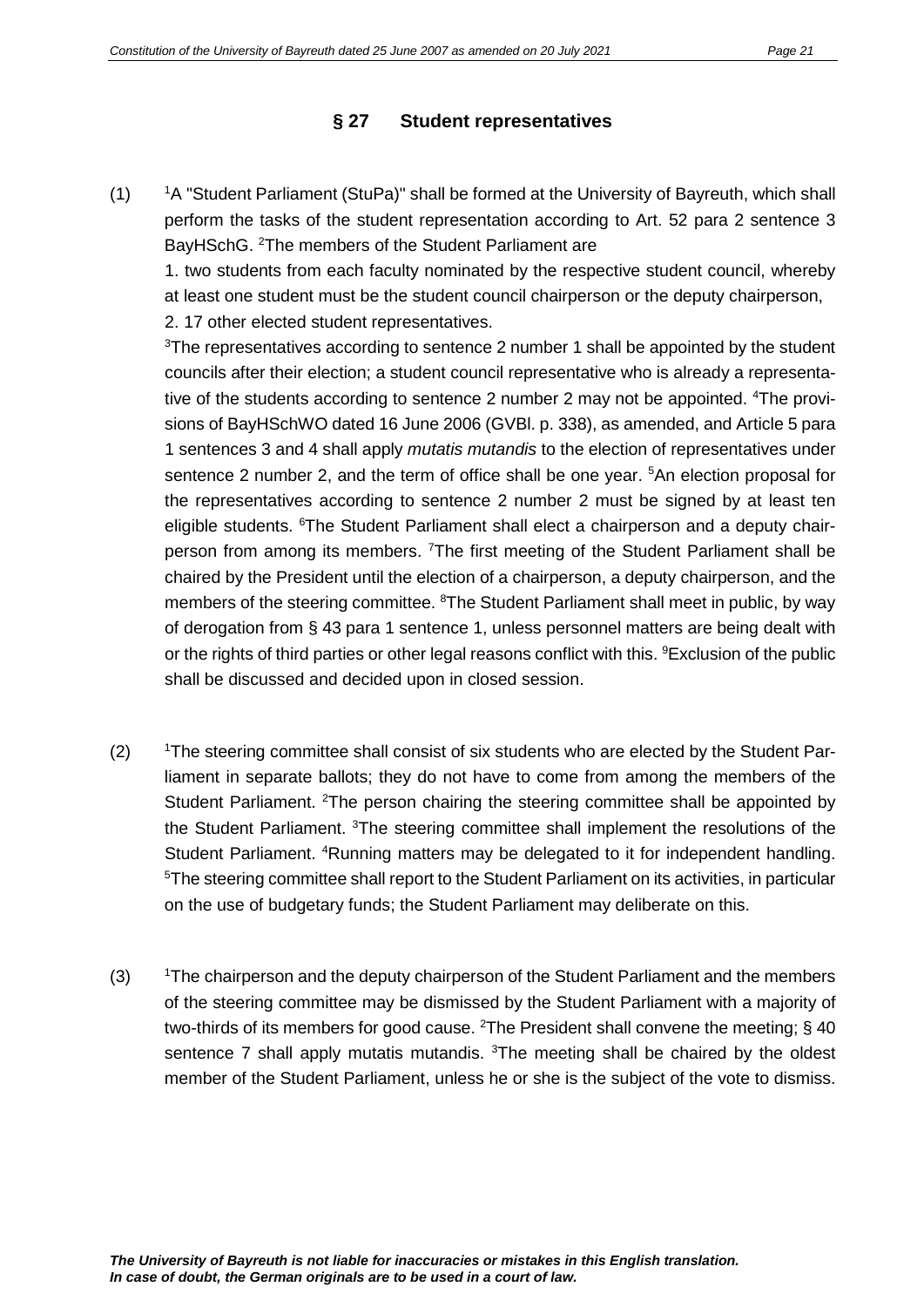4 The election of a successor shall be held within two weeks of the deselection of one of the persons referred to in sentence 1.

- $(4)$ <sup>1</sup>An advisory committee, in which the concerns of the student councils are coordinated, may be set up at any time by the student councils or by the Student Parliament. <sup>2</sup>The overview of anticipated expenditure (Art. 53 sentence 3 BayHSchG) shall be decided by the Student Parliament.
- $(5)$ <sup>1</sup>The representatives of the students of a faculty shall form the student council, which shall be responsible for faculty-related matters of the students within the framework of Art. 52 para 2 sentence 3 BayHSchG. <sup>2</sup>The number of members shall be seven. <sup>3</sup>In faculties with more than 2,000 students entitled to vote, the number of members shall be increased by one for each additional 1,000 students or part thereof. <sup>4</sup>The student representative on the faculty council who received the most votes in the election shall be the student council representative; the deputy shall be the other student representative on the faculty council; the other members of the faculty council shall be those students in the required number who would have additional seats in the election to the faculty councils. <sup>5</sup>The faculty council representative shall conduct the day-to-day business of the student council and implement its resolutions; Paragraph 2 sentence 3 shall apply accordingly. 6If the prescribed number of members is not reached after the election or during the term of office, the University Governing Board shall, on the proposal of the elected student representatives, appoint further students from the faculty to reach the prescribed number of members.
- $(6)$ The Student Parliament may, within the framework of the annual university elections, submit a specific issue from its area of responsibility to the group of students for a decision (ballot); notwithstanding this, a ballot on funds (Art. 53 sentence 1 BayHSchG) of the student representatives shall not be permitted. <sup>2</sup>The question put to the ballot must contain a question to be decided with a yes or no vote and a statement of reasons. <sup>3</sup>The University Governing Board shall decide on admissibility. <sup>4</sup>All students are entitled to vote. <sup>5</sup>The question posed shall be decided in the sense in which it was answered by the majority of the valid votes cast, provided that at least ten out of 100 of those entitled to vote cast their vote; in the event of a tie, the question shall be deemed to have been answered in the negative. <sup>6</sup>The decision shall be binding on the bodies of the student representatives in the subsequent term of office, unless the underlying factual or legal situation has changed significantly. <sup>7</sup>The detailed procedure of the ballot shall be regulated by statute.
- $(7)$ The Student Parliament may convene a meeting of all students once per semester. <sup>2</sup>During the meeting, no lectures shall take place. <sup>3</sup>The date and time of the meeting shall be determined in consultation with the University Governing Board and shall be chosen in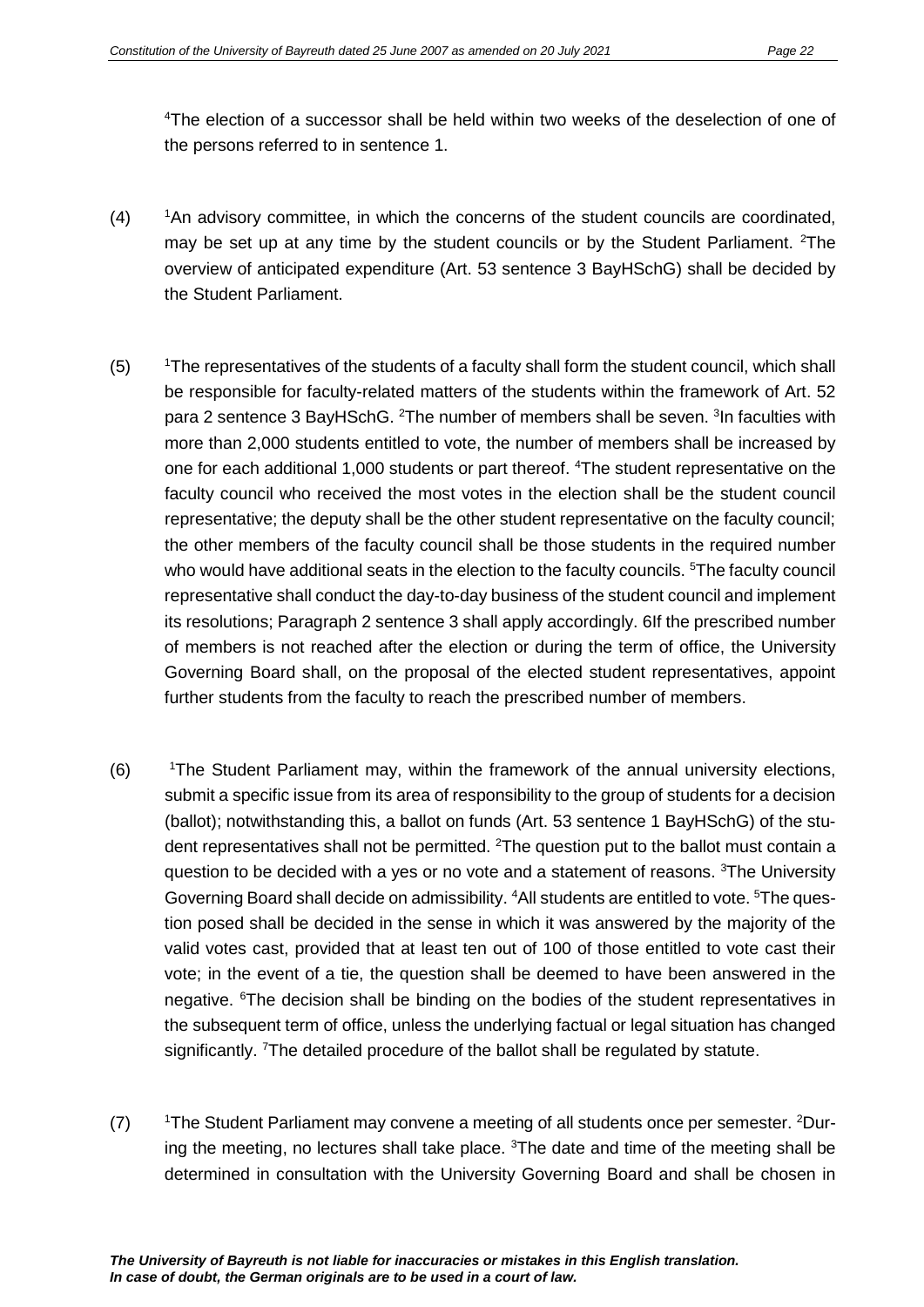such a way that the highest possible attendance can be achieved and as few courses as possible are cancelled.

#### **§ 28 Women's representatives**

- $(1)$ The term of office of the Women's Representative of the University of Bayreuth is two years and begins on 1 October. <sup>2</sup>Re-election is admissible. <sup>3</sup>If a women's representative leaves office prematurely, a by-election for the remainder of the term of office shall take place at the latest two meetings later by the relevant collegial body. <sup>4</sup>The Women's Representative of the University of Bayreuth shall have the right to participate in an advisory capacity in the meetings of all university boards and committees of which he or she is not a voting member. 5 The women's representative shall have up to three deputies.
- $(2)$ The term of office of the Women's Representative of the Faculty shall be two years and shall begin on 1 October. <sup>2</sup>The Women's Representative of the Faculty shall have up to two deputies. 3 Para 3 sentences 2 and 3 apply *mutatis mutandis*.
- $(3)$ The university shall provide the women's representatives with adequate resources for the effective performance of their duties. <sup>2</sup>Women's representatives shall be relieved of other official duties for the duration of their activity, taking into account the scope of their work.

## **§ 29 Commissioner for a Family-Friendly University**

1 The Commissioner for a Family-Friendly University shall be appointed by the University Governing Board. <sup>2</sup> She or he shall in particular foster family-friendly working and study conditions and support the compatibility of studies, career, and family. <sup>3</sup>The responsible organizational units in the academic and non-academic units of the University of Bayreuth shall cooperate with the commissioner in this respect and support him or her in his or her tasks. <sup>4</sup>The responsibilities of the Women's Representatives pursuant to Art. 4 para 2 sentence 1 BayHSchG shall remain unaffected.

#### **§ 30 Representative for Students with Disabilities**

- (1) In consultation with the Student Parliament, the University Governing Board shall appoint a Representative for Students with Disabilities.
- $(2)$ <sup>1</sup>The latter shall foster the integration of disabled students into the University, represent their specific interests concerning their studies and examinations, and provide them with advice and assistance.  $2$  He or she shall perform his or her duties in particular by
	- 1. receiving suggestions and applications for the avoidance of disadvantages for disabled students and forwarding them to the responsible bodies and committees of the University,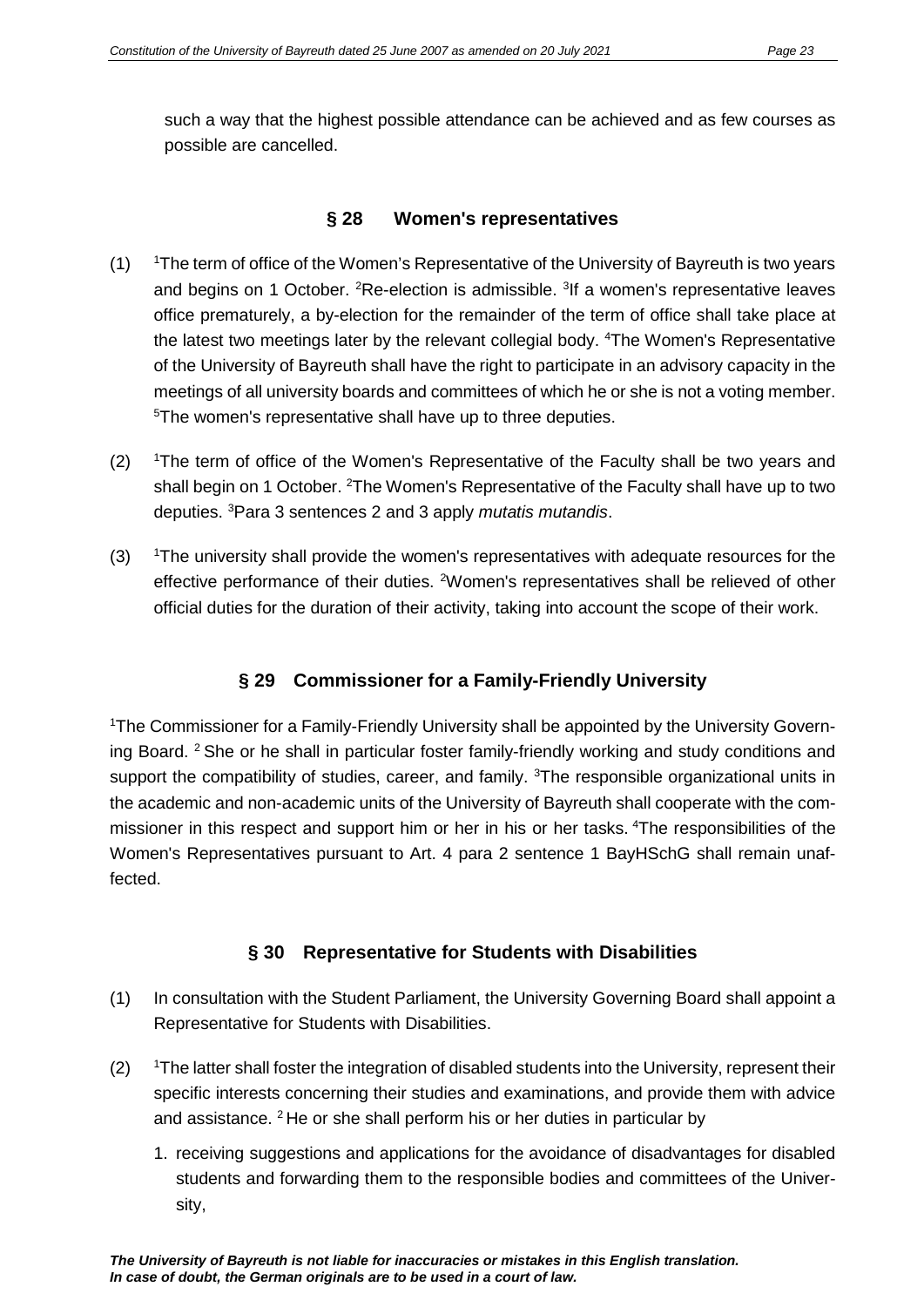- 2. submitting an annual report on the situation of disabled students at the University and forwarding it to the University Governing Board.
- <sup>3</sup> She or he shall also cooperate with the steering committee.

<sup>4</sup>In the decision-making bodies, the suggestions and initiatives of the representative for the disabled persons in accordance with Art. 2 para 3 sentence 3 BayHSchG shall be addressed, and he or she shall be heard.

## **§ 31 Board of Trustees**

- (1) A Board of Trustees shall be established to support the interests of the University of Bayreuth in public and to advise and support the University of Bayreuth in its work.
- $(2)$ <sup>1</sup>The Board of Trustees shall include up to 20 persons from the fields of business, culture, and politics who are particularly committed to the concerns of the University of Bayreuth. <sup>2</sup>The members are appointed by the University Governing Board for a period of five years. <sup>3</sup>Re-appointment is permissible.

<sup>1</sup>The Board of Trustees shall elect a chairperson and deputy chairperson from among its members. <sup>2</sup>The chair shall convene at least one meeting of the Board of Trustees in each calendar year. <sup>3</sup>The President shall send invitations to attend the constituent meeting and chair it until the election of the chairperson.

#### **Section IV: Election procedure**

## **§ 32 Scope**

For the elections of the President, the Vice Presidents, the deans, the vice deans, the deans of studies, the Women's Representatives of the University and the faculties and their deputies, the deputy chairperson of the Senate, the chairperson of the University Council and his or her deputy, the spokesperson of the Research Associates' Council and his or her two deputies, the representatives and substitute representatives of the students in the Senate and University Council, the chairperson of the Student Parliament and his or her deputy, and the steering committee and its chairperson, the following general regulations shall apply insofar as no special provisions have been made in the present Constitution.

## **§ 33 Voting**

 $(1)$ Election proposals may be made by any members of the election committee up to the beginning of the round of elections. <sup>2</sup>Nominations may only be put to the vote if the proposed candidates have given their consent to run for election.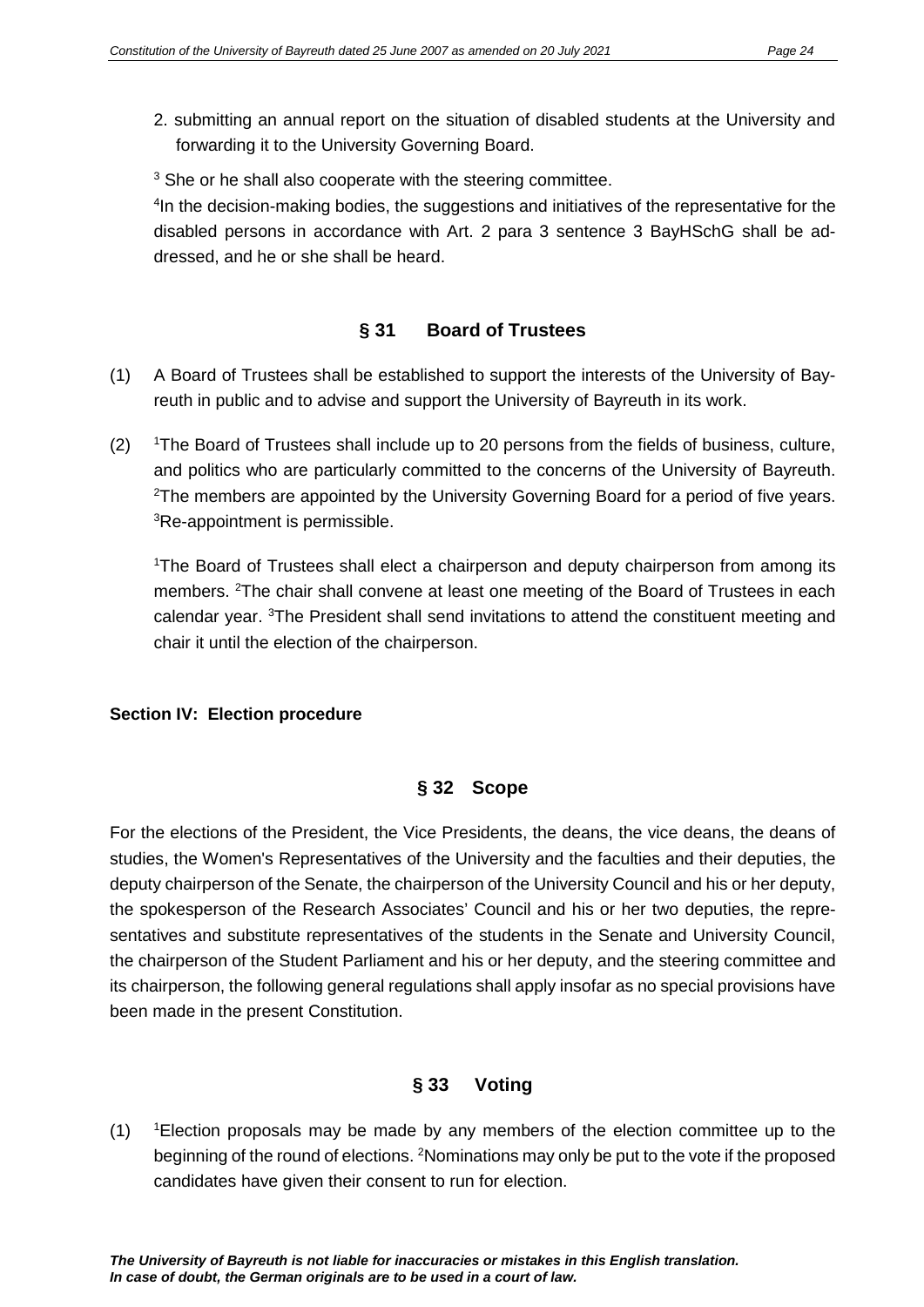- $(2)$ Each election body shall appoint its own election officer. <sup>2</sup>Before the election begins, the election officer shall establish the quorum of the election body.
- $(3)$ The election body shall constitute a quorum if all members have been duly invited and the majority of the members are present. <sup>2</sup>The written transfer of voting rights shall be permissible in accordance with § 42 para 3 and shall be taken into account when determining the quorum in accordance with para 2 sentence 2.
- (4) Elections shall in principle be conducted by secret ballot and without debate; votes shall be cast in writing.
- (5) A ballot paper is invalid if
	- 1. none of the proposed candidates is marked on it (abstention),
	- 2. it names a person who is not a nominee,
	- 3. it contains additions or reservations,
	- 4. the will of the voter cannot be discerned beyond doubt.

## **§ 34 Election results**

- $(1)$ The election officer shall determine the outcome of the election and announce it.  $2A$  written record of the election shall be made and signed by the election officer.
- $(2)$ <sup>1</sup>If only one candidate is to be elected, the person who receives more than half of the votes of all members of the electoral body shall be elected.  $2$  If no candidate achieves this majority in the first round of voting, then, unless a new election process is initiated, a run-off election shall take place in a second vote between the two candidates who achieved the highest number of votes in the first round. <sup>3</sup> In the second round, the person who receives the majority of the valid votes cast is elected. <sup>4</sup>In the event of a tie, a third vote shall be held; if this again results in a tie, para 4 shall apply. <sup>5</sup>If only one candidate runs for office, he or she is elected if the number of valid "yes" votes cast exceeds the number of valid "no" votes cast.
- $(3)$ <sup>1</sup>If several candidates are to be elected, the candidates with the most votes are elected.  $2$ In the event of a tie, an additional round of voting shall be held with regard to the candidates concerned. <sup>3</sup>If the votes are again tied, para 4 shall apply.
- (4) If the election does not take place, a new election process shall be initiated and conducted without delay.

## **§ 35 Acceptance of the election results**

 $(1)$ <sup>1</sup>The relevant election officer shall immediately notify the elected persons of the election result and shall request them to declare, either orally for the record at the election meeting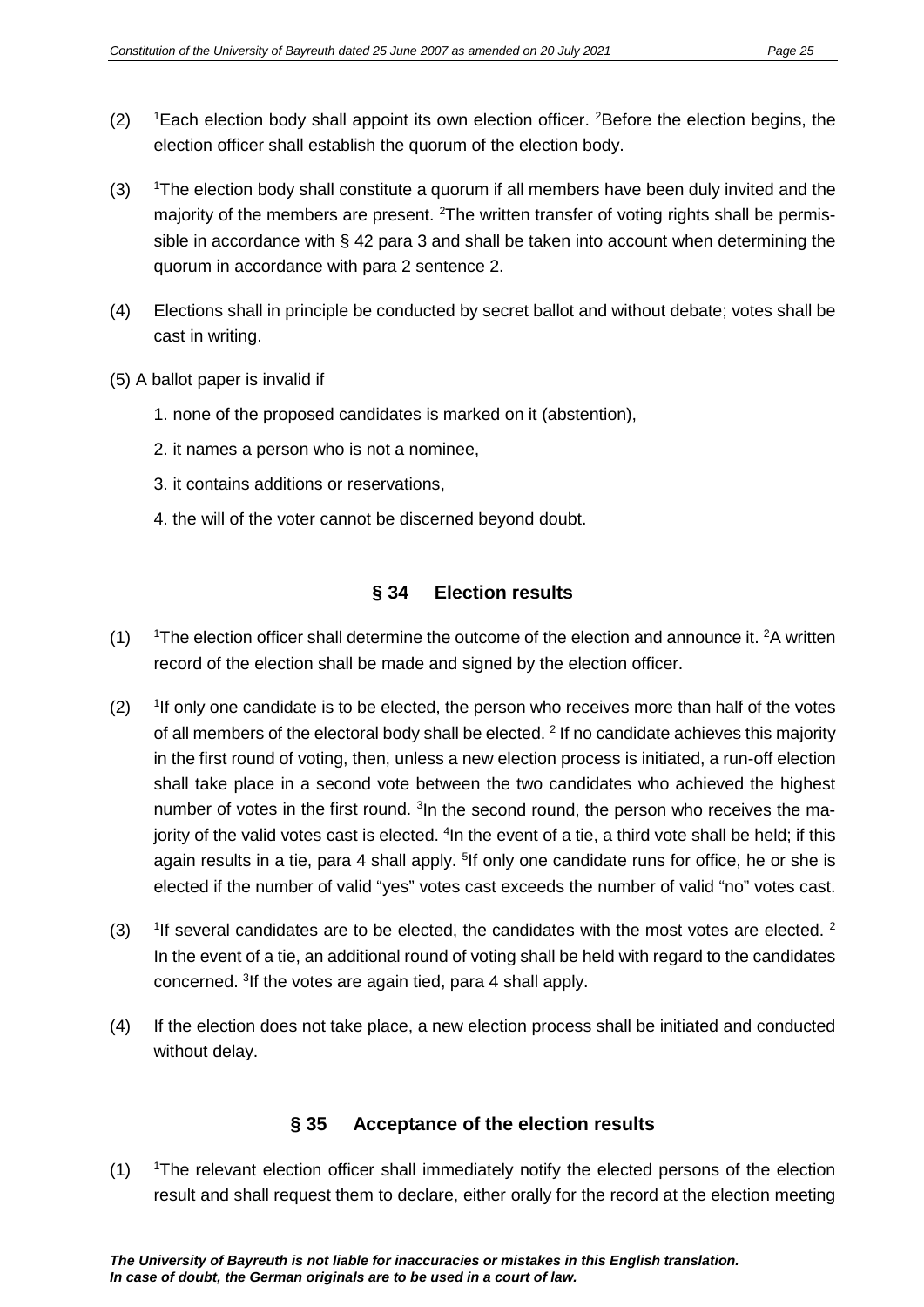or in writing within one week, whether they accept the election. <sup>2</sup>If no declaration is received within this period, the election shall be deemed to have been accepted. <sup>3</sup>If the election is not accepted for an important reason within the meaning of Art. 18 para 1 sentence 3 BayHSchG, a new election process shall be initiated and conducted without delay.

(2) The election officer shall ensure appropriate publication of the election results.

#### **Section V: Course of business**

#### **§ 36 Scope**

The following provisions shall apply to the conduct of business of the collegial bodies and other bodies, unless special provisions are made in the present Constitution.

#### **§ 37 Rules of procedure**

The collegial bodies and the other bodies shall adopt rules of procedure as required.

#### **§ 38 Membership in the committees**

- (1) The members of all presidential advisory boards shall be appointed by the University Governing Board.
- (2) 1Membership in the presidential advisory committees of the University of Bayreuth shall in principle be for four years; re-appointment for an additional four years shall be permissible. <sup>2</sup>Sentence 1 does not apply to students. <sup>3</sup>If member groups are only represented by one person in the presidential advisory committees, the University Governing Board may appoint a substitute representative in each case.
- $(3)$ <sup>1</sup>The term of office of the students in the presidential advisory committees of the University of Bayreuth shall be based on the term of office of the Student Parliament; terms of office lasting several years are possible. <sup>2</sup>At the beginning of each term of office, the Student Parliament shall propose to the University Governing Board the student members for the presidential advisory boards. <sup>3</sup>Substitute representatives may be appointed for the students in the presidential advisory committees.
- $(4)$ The relevant departmental student representatives have the right to propose student representatives to committees and boards at the faculty level. <sup>2</sup>If the departmental student representatives do not submit a proposal within fourteen days, the relevant faculty council shall provisionally appoint a representative until the departmental student representatives submit a proposal.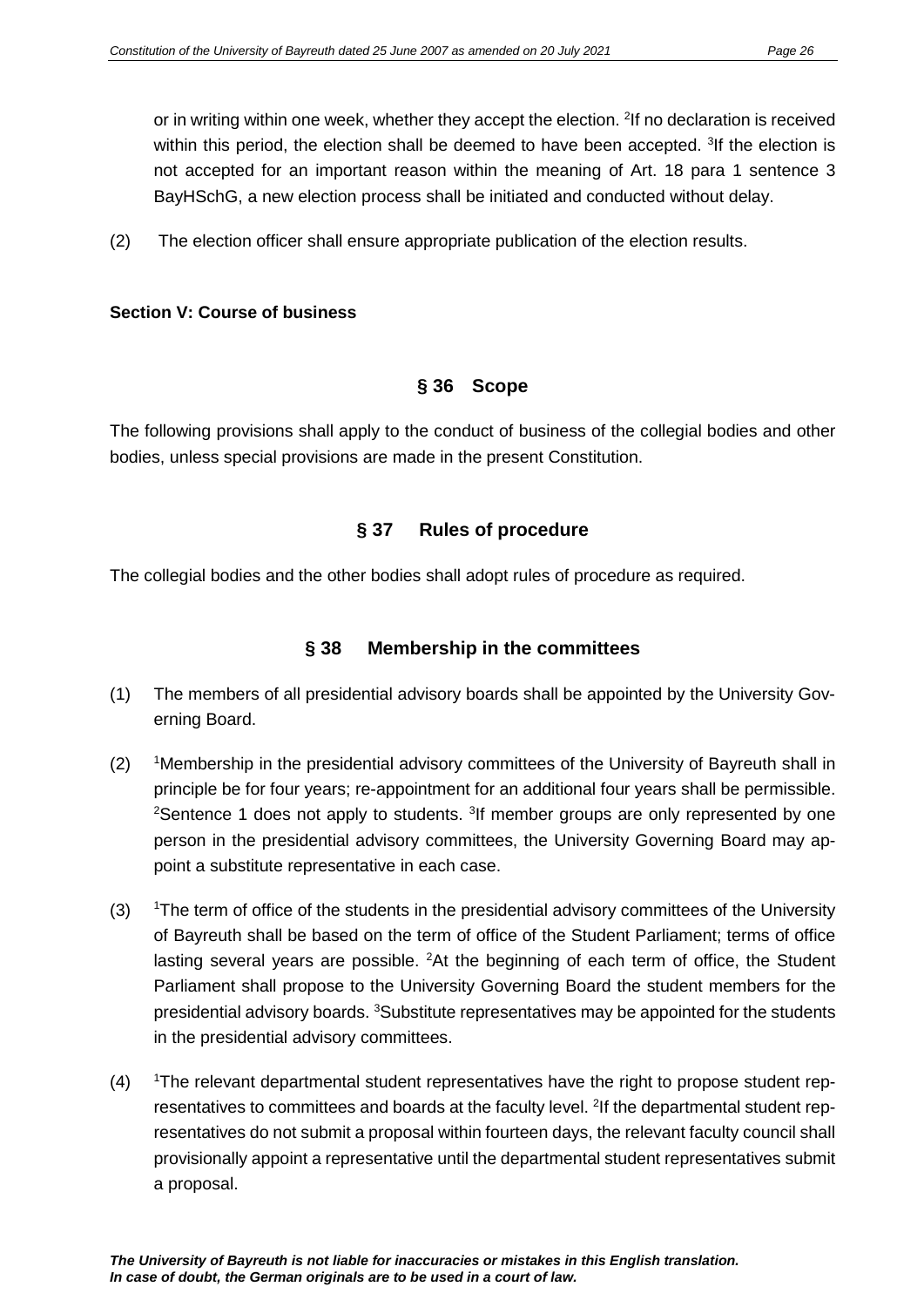#### **§ 39 Instructions for committee members**

At the beginning of their term of office, the members of the collegial bodies and the other bodies shall be informed by the chairperson of their obligation to maintain confidentiality in accordance with Art. 18 para 2 BayHSchG.

## **§ 40 Meetings and invitations to meetings**

<sup>1</sup>The collegial bodies and the other bodies shall meet in sessions. <sup>2</sup>They shall be convened at least once a semester during the lecture period.  $3$  They shall be convened by the respective chairperson, who shall inform them of the agenda prepared by him or her. <sup>4</sup>The chairperson shall chair the meeting. <sup>5</sup>The collegial bodies and the other bodies shall be required to meet at the request of the University Governing Board, if necessary at short notice. <sup>6</sup>They will also meet during the semester break if necessary. <sup>7</sup>The chairperson of a collegial body or of another body shall be obligated to convene a meeting within two weeks at the request of a quarter of the members; the request shall be submitted in writing or by e-mail and shall specify the subject to be discussed. <sup>8</sup>Summons to meetings shall be made in writing or by e-mail and generally at least one week before the meeting. <sup>9</sup>In exceptional cases, a member or another person entitled to participate (e.g. an expert) may join meetings, and meetings or parts of a meeting may be held with the help of digital media (e.g. video conference), provided that the transmission is secure and in compliance with data protection requirements.  $10$ In cases according to sentence 9, it must be ensured, that the participation of the person being consulted is not influenced.

## **§ 41 Quorum**

- (1) The collegial bodies and other bodies constitute a quorum if after all members were duly invited - the majority of the members eligible to vote are present; proxy voting, to be carried out in writing, shall be taken into account when taking attendance and determining the voting power of members.
- $(2)$ <sup>1</sup>The members are obligated to attend the meetings and participate in voting.  $2$  If a collegial body or other body is convened for the second time to discuss the same subject because it was unable to reach a decision during the first meeting, it shall constitute a quorum irrespective of the number of voters present; the second invitation *-* for which at least two days' notice must be given - must refer to this provision.
- $(3)$ When conducting meetings with the help of digital media, the member concerned shall immediately inform the chairperson of the meeting or the minute keeper in an appropriate form in the event of a disconnection. <sup>2</sup>The chair of the meeting shall take immediate action in this case.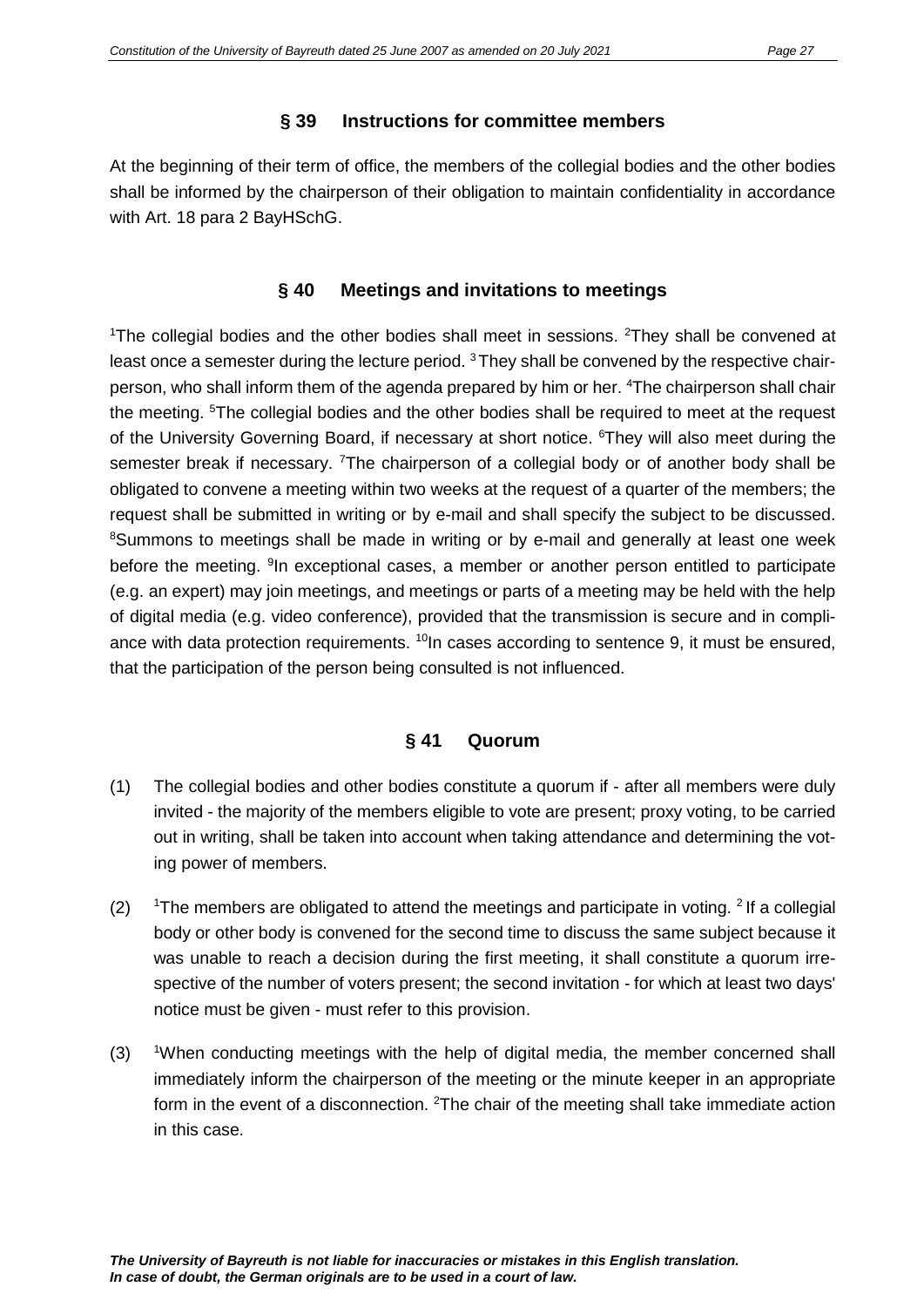## **§ 42 Decision-making**

- $(1)$ The collegial bodies and the other bodies shall decide by a majority of the votes cast; abstentions shall be regarded as votes not cast. <sup>2</sup>If votes are equally divided among its members, the chair's vote shall be decisive.
- (2) Article 41 para 1 sentence 1 BayHSchG shall apply to decisions concerning personnel matters.
- (3) Written transfers of voting rights to other members of the same group of the respective body or to an elected or appointed substitute representative, insofar as there is no other representative of the same group in the body, are permissible for individual meetings or parts of meetings; each member may only combine the votes of a total of two members.
- (4) Voting rights may not be transferred, secret ballots may not be held, nor may abstentions be made in the case of examination panels.
- (5) Decisions that cannot be postponed or are urgent may be decided by all committees of the University of Bayreuth by circular resolution.
- $(6)$ When meetings are held with the aid of digital media, voting shall be conducted in such a way that the outcome of the vote can be established beyond doubt and that multiple votes are excluded. <sup>2</sup>In the event of an inability to reach a decision due to technical faults in the connection, the chairperson shall determine an appropriate interruption of the meeting to enable the members to dial in again.

## **§ 43 Consulting guests and members of the public**

- $(1)$ <sup>1</sup>The collegial bodies and other bodies generally meet in private.  $2$  They may decide on a case-by-case basis to make certain items on the agenda of a future meeting open to the public, unless personnel or audit matters are being dealt with or third-party rights or other legal reasons conflict with this.
- (2) The University Governing Board shall ensure that the members of the university and the public are informed to the necessary extent about the activities of the collegial bodies and the other bodies.
- (3) With the agreement of the members of a collegial body or of another body, the chairperson may invite experts to attend on a case-by-case basis for specific items on the agenda.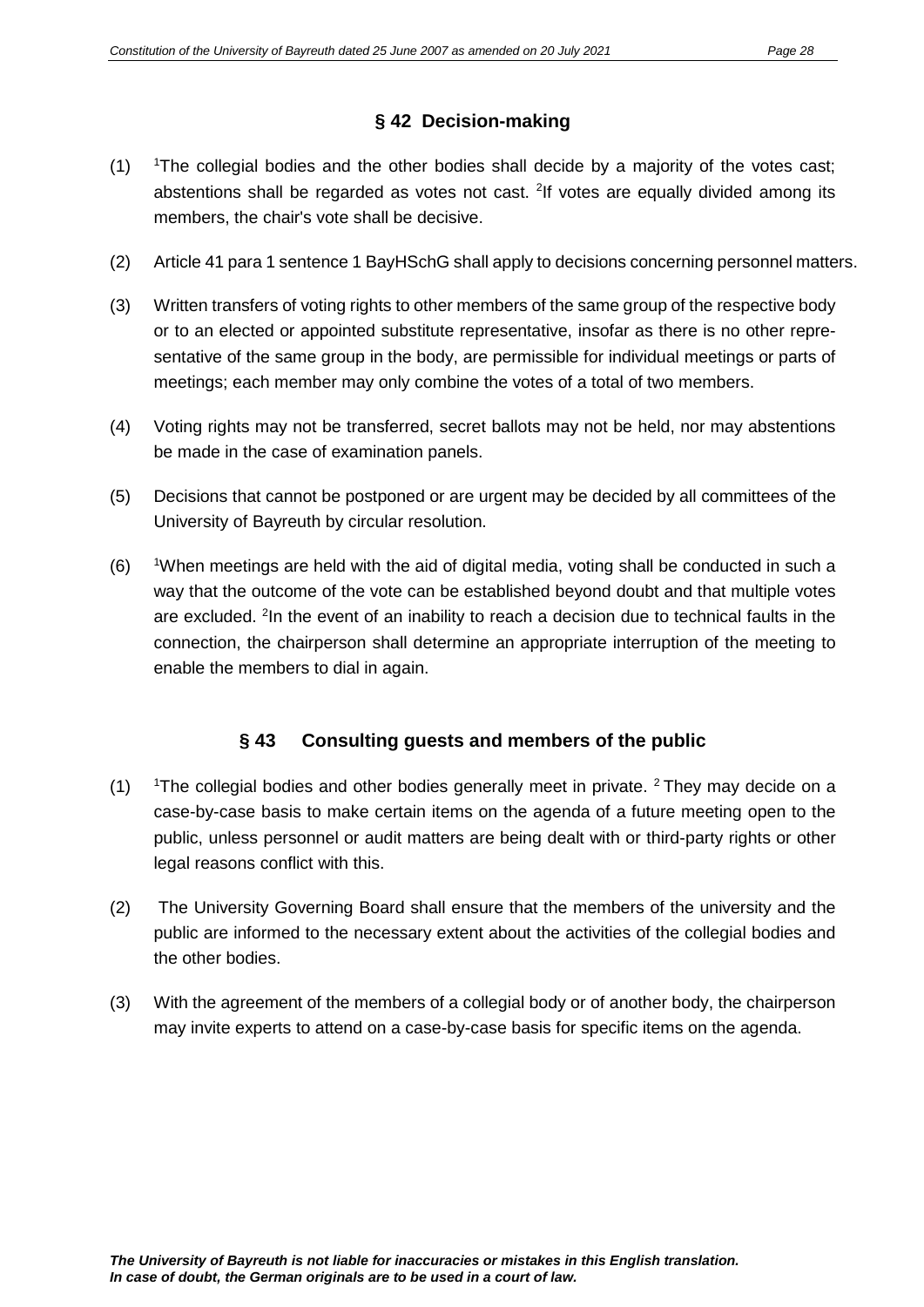#### **Section VI: Concluding provisions**

#### **§ 44 Entry into effect and termination**

- (1) The present Constitution will enter into force on 1 April 2007; it will expire at the end of 30 September 2021.
- (2) At the same time, the Basic Regulations of the University of Bayreuth of November 6, 2000 (KWMBl II 2001, p. 308) shall cease to be in force.\*)

\*) The thirteenth set of amendments contains the following provisions with regard to the effective date:

The regulations go into effect on 21 July 2021.

## **§ 44a Transitional provisions for the establishment of the Faculty of Life Sciences: Food, Nutrition & Health**

 $(1)$ <sup>1</sup>The organization of the Faculty of Life Sciences: Food, Nutrition & Health is governed in the foundation phase, in deviation from Art. 27 BayHSchG and §§ 9ff, by § 44 b to 44 d, unless otherwise stipulated. <sup>2</sup>The bodies of the faculty are

1. the founding dean,

2. the founding committee.

 $(2)$ <sup>1</sup>The elections of the faculty bodies for the Faculty of Life Sciences: Food, Nutrition & Health according to §§ 9 ff. shall be carried out for the first time with the university elections at the University of Bayreuth following university elections in 2022 provided that at least nine university lecturers (Art. 17 para 2 page 1 number 1 BayHSchG) of which at least three are professors (Art. 2 para 1 page 1 number 1 BayHSchPG) as initial members and their additional members and students as defined in Art. 27 para 2 BayHSchG are assigned to the new faculty at that time. <sup>2</sup>The term of office of the representatives under § 13 para 1 sentence 1 numbers 4 to 6 shall be three years for the election under sentence 1, notwithstanding § 13 para 1 sentence 2.

## **§ 44b Founding dean**

- (1) The founding dean is authorized by the University Governing Board in consultation with the Senate and is appointed by the President.
- $(2)$ The founding dean is responsible for the establishment of the Faculty of Life Sciences: Food, Nutrition & Health. <sup>2</sup>She or he shall chair the founding committee, shall take office until the election of a dean of the Faculty of Life Sciences: Food, Nutrition & Health elects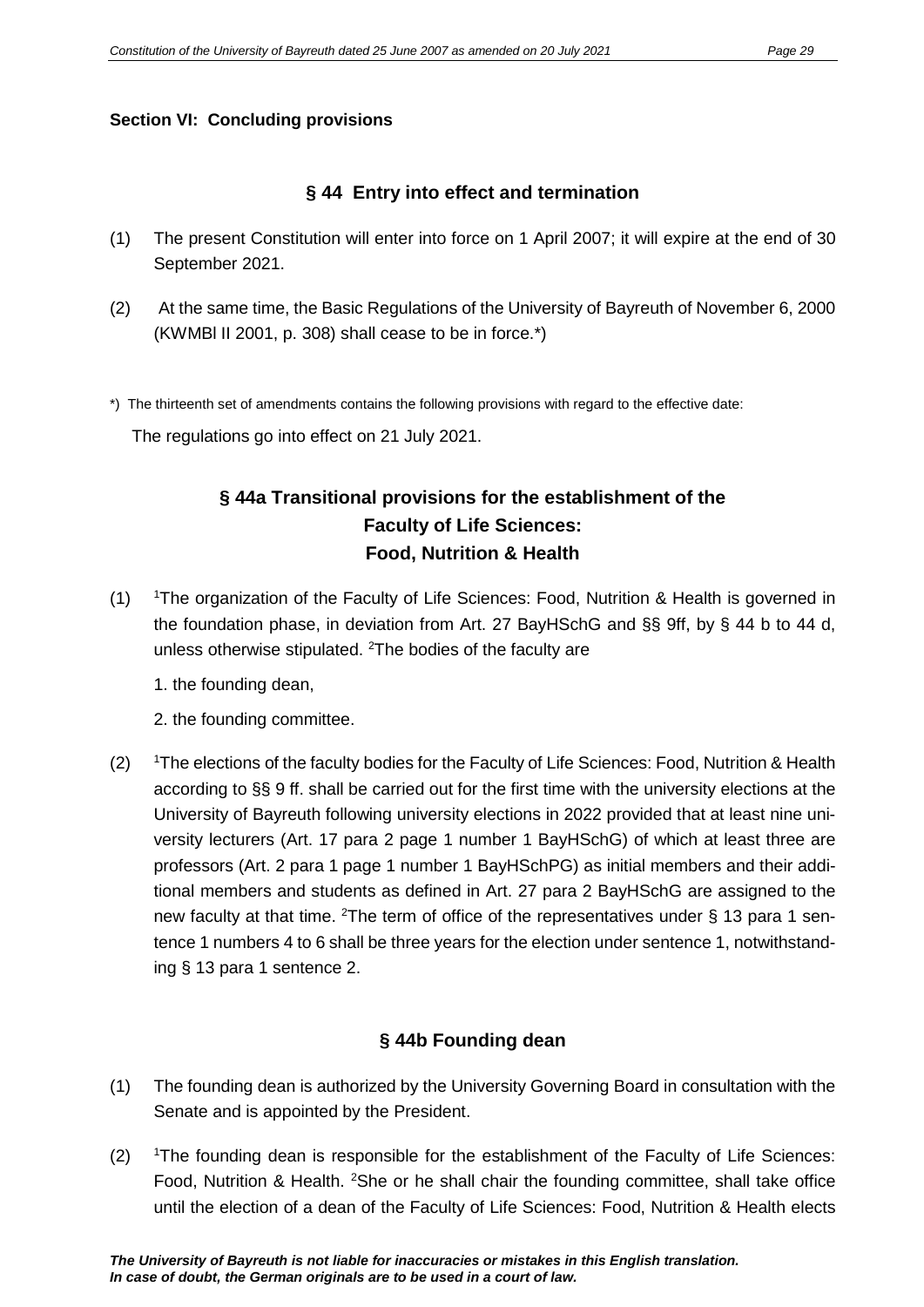a dean, and shall participates in the committees of the University in the same way as the dean of the Faculty of Life Sciences: Food, Nutrition & Health according to the Constitution of the University of Bayreuth. <sup>3</sup>Art. 28 para 3 - 7 BayHSchG shall apply *mutatis mutandis*. <sup>4</sup>If the founding dean leaves office prematurely, a successor shall be appointed without delay.

- $(3)$ The founding dean shall assume the responsibilities of the dean of studies until the election of a faculty council for the Faculty of Life Sciences: Food, Nutrition & Health. 2 Within the scope of his or her responsibilities as dean of studies, he or she shall attend meetings of the presidential advisory committees in an advisory capacity, insofar as matters concerning the Faculty of Life Sciences: Food, Nutrition & Health are concerned.
- (4) The founding dean may be represented by a member of the founding commission in accordance with section 44c para 1 number 2, both as chairperson of the founding committee and in its day-to-day business.

## **§ 44 c Founding committee**

- (1) The founding committee consists of
	- 1. the founding dean;
	- 2. up to seven additional professors of the University of Bayreuth;

3. the professors and junior professors of the Faculty of Life Sciences: Food, Nutrition & Health, which is currently being established;

4. the coordinator of the Kulmbach Campus;

5. two representatives of the full-time academic staff at the University of Bayreuth, if possible with a connection to the main research areas of nutrition and health sciences;

6. two representatives of the other staff members;

7. two student representatives.

 $(2)$ <sup>1</sup>The members referred to in para 1 numbers 2 and 5-7 shall be appointed by the University Governing Board in consultation with the founding dean and the Senate; the founding dean may submit his or her own proposals. <sup>2</sup> The Student Parliament shall submit a proposal to the University Governing Board for the student representatives according to para 1 number 7. <sup>3</sup>The founding committee shall perform the duties of a faculty council. <sup>4</sup>§13 para 2 and para 3, Art. 31 para 2 and para 3 BayHSchG and Art. 18 BayHSchPG shall apply *mutatis mutandis*.